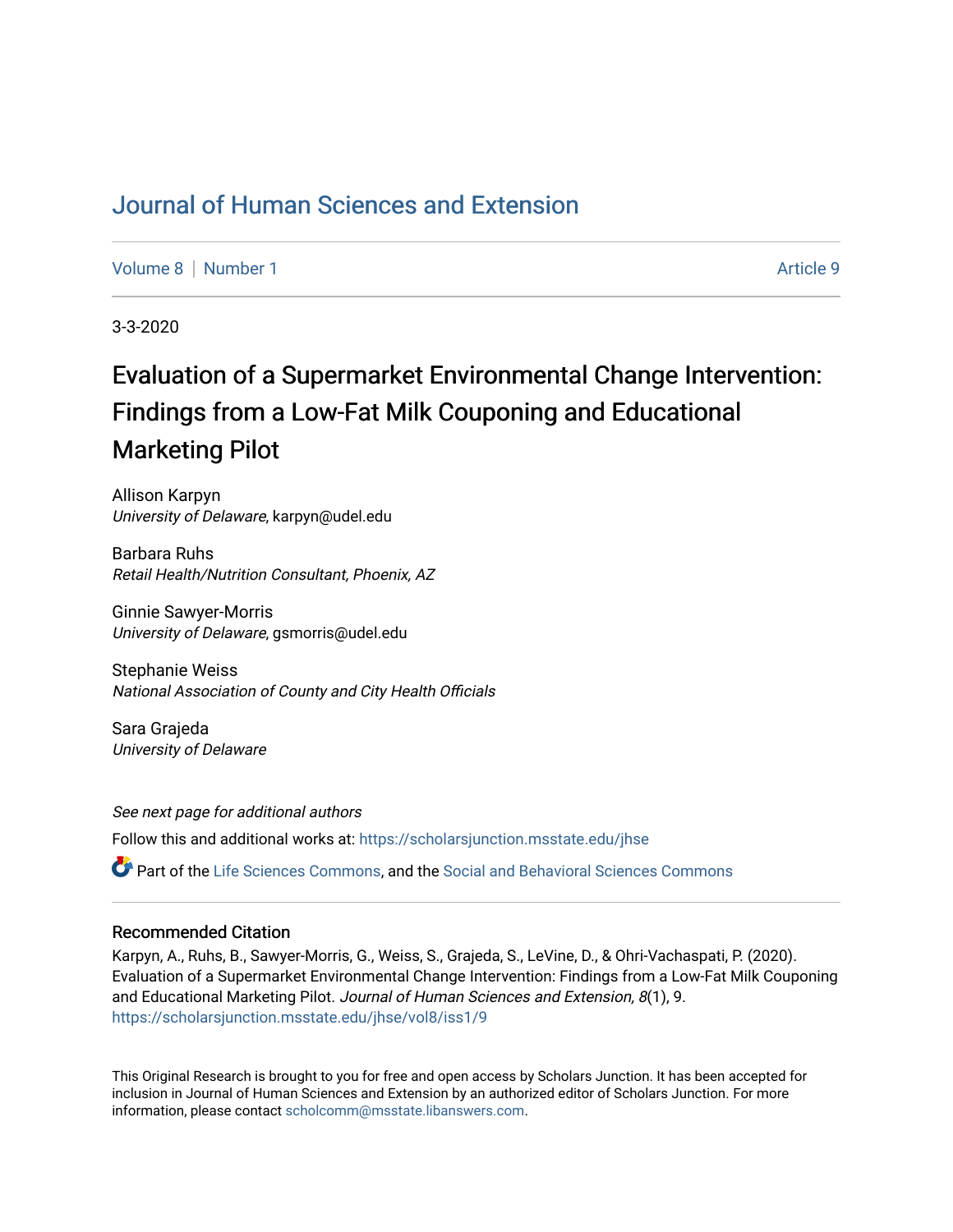# Evaluation of a Supermarket Environmental Change Intervention: Findings from a Low-Fat Milk Couponing and Educational Marketing Pilot

## Authors

Allison Karpyn, Barbara Ruhs, Ginnie Sawyer-Morris, Stephanie Weiss, Sara Grajeda, Donna LeVine, and Punam Ohri-Vachaspati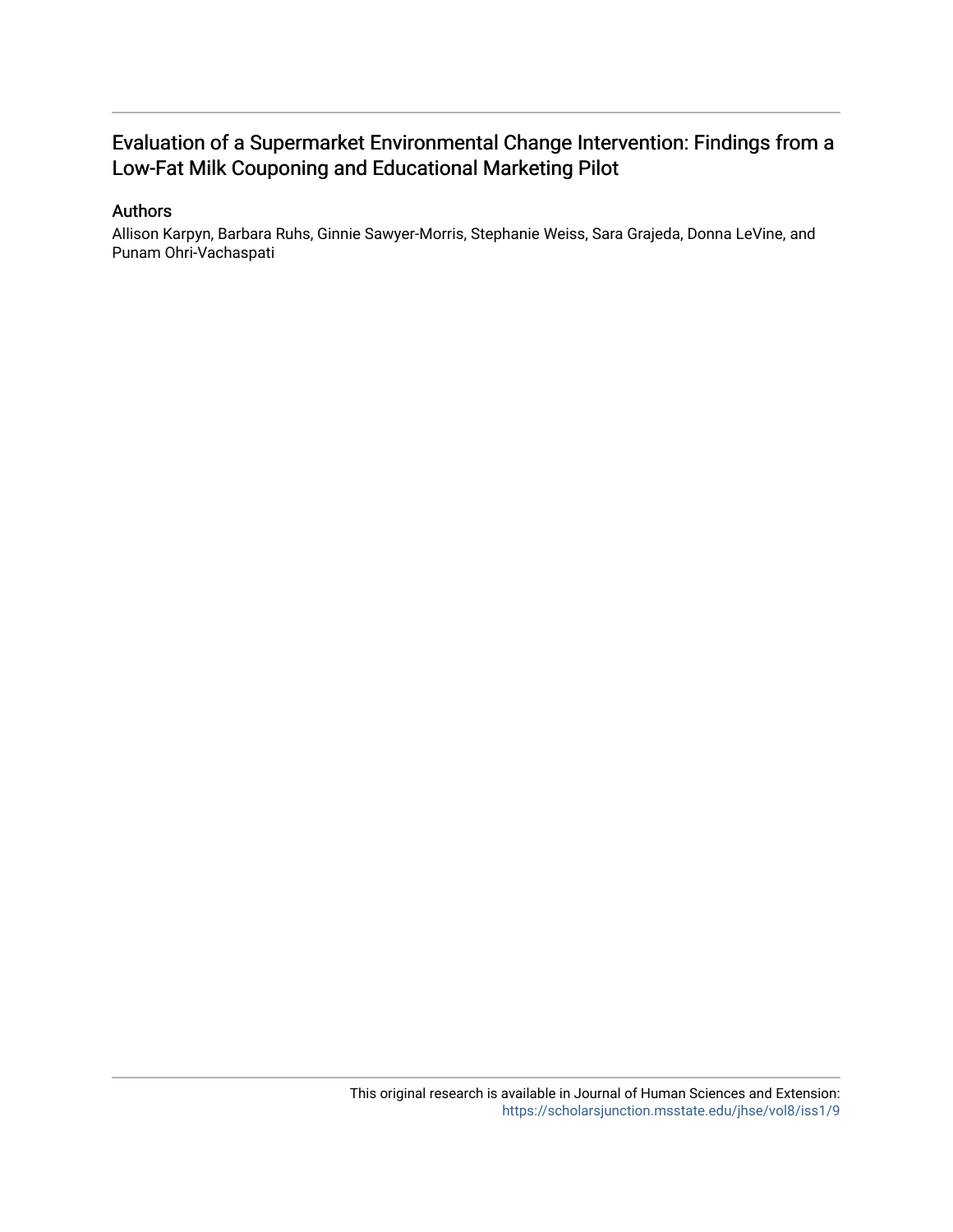# **Evaluation of a Supermarket Environmental Change Intervention: Findings from a Low-Fat Milk Couponing and Educational Marketing Pilot**

**Allison Karpyn** *University of Delaware*

**Barbara Ruhs** *Retail Health/Nutrition Consultant, Phoenix, AZ*

> **Ginnie Sawyer-Morris** *University of Delaware*

**Stephanie Weiss** *National Association of County and City Health Officials*

> **Sara Grajeda** *University of Delaware*

**Donna LeVine** *Donna LeVine Associates, Inc.*

**Punam Ohri-Vachaspati**

*Arizona State University*

*The purpose of this study was to evaluate a multifaceted, collaborative approach to supermarket environmental change that included in-store couponing and educational marketing to increase low-fat milk purchasing across a 48-store supermarket chain serving predominately Hispanic customers. Point-of-sale (POS) and process data collected during the 16-week program implementation included in-store radio advertising, in-store signage, and POS coupons. POS data were analyzed by the coupon marketing partner, and a chi-square test was conducted to test for significant differences between groups. POS data indicated that 44,050 low-fat milk coupons were issued to traditional full-fat milk purchasing customers with a redemption rate of 5.3%. Of these, 42% became repeat low-fat milk purchasers (i.e., after initial purchase with coupon, customer re-purchased low-fat milk). Results from the chi-square test revealed significant differences in rates of purchase between those who received a coupon (5.87%) and those who did not (4.00%), (* $\chi$ *2 = 8.61, p = .0033). Findings indicate that collaborative public health efforts between retail and marketing partners to*

Direct correspondence to Allison Karpyn at karpyn@udel.edu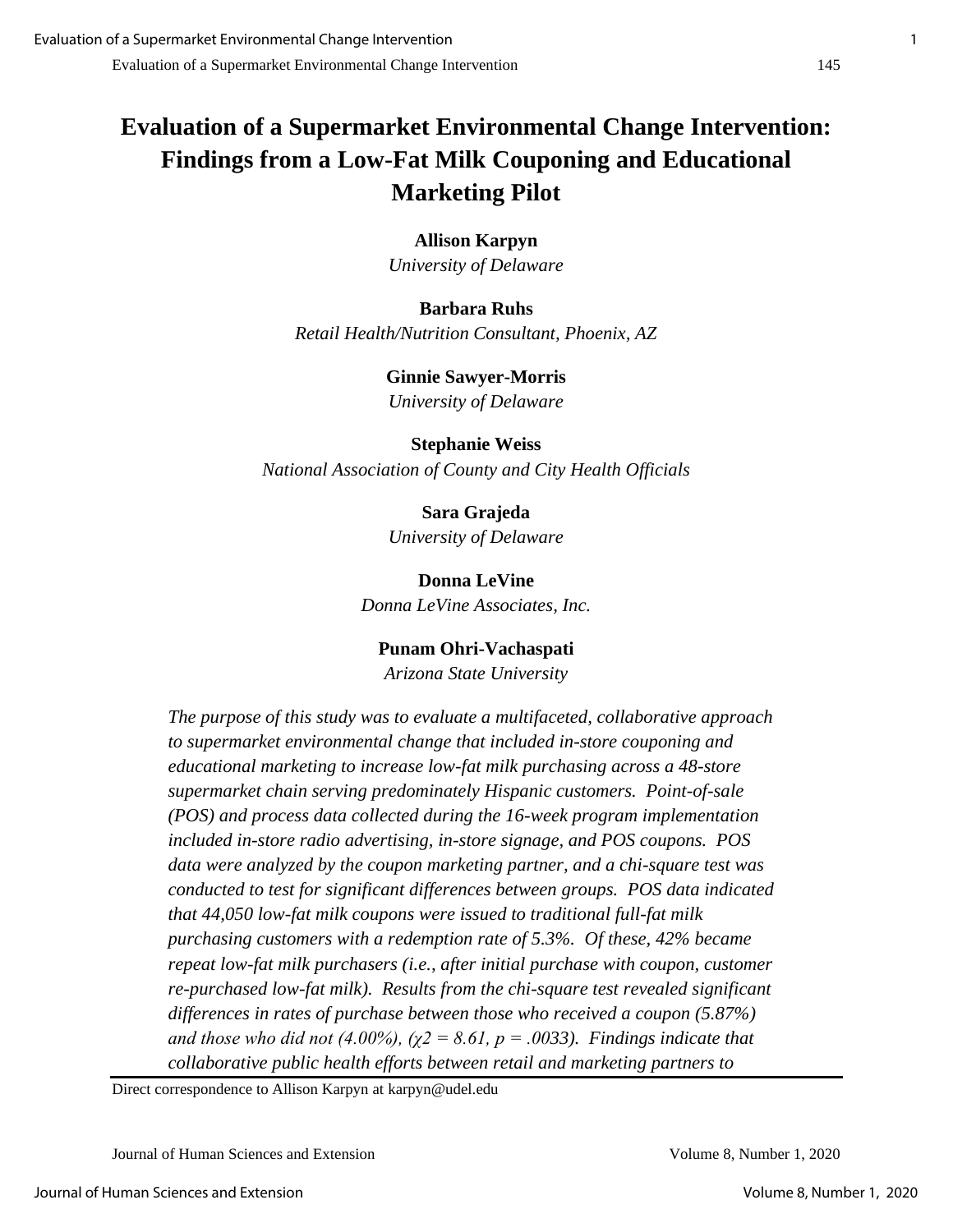*engage supermarket customers in a multifaceted yet targeted intervention are feasible and can shift purchasing behaviors towards a healthy alternative. This study has implications for informing future environmental change supermarket strategies.* 

*Keywords:* Policy, Systems, and Environmental Change (PSE), low-fat milk, nutrition, health promotion, coupon, supermarket intervention

# **Introduction**

Despite efforts to improve dairy consumption in the United States, only 14% of Americans consume the recommended three cups of dairy per day (Centers for Disease Control and Prevention, 2015). Recommendations further encourage the consumption of low-fat milk, which provides the same basic nutrients but with less saturated fat and fewer calories compared to whole milk (U.S. Department of Health and Human Services and U.S. Department of Agriculture, 2015). Yet, most recent sales data show that only 25% of milk sold in the United States is low-fat (U.S. Department of Agriculture Economic Research Service, 2019). Low-fat milk and other dairy foods are an important part of a nutrient-rich diet, providing critical nutrients including calcium, phosphorus, riboflavin, vitamin B<sub>12</sub>, protein, zinc, magnesium, selenium, potassium, vitamin A, and vitamin D. Furthermore, consuming recommended amounts of dairy is associated with lower risk of metabolic syndrome (Chen et al., 2015; Kim & Je, 2016; Shin et al., 2017).

Historically, approaches to shifting dietary choices have targeted individual behavior change, although more recent approaches emphasize a policy, systems, and environmental change (PSE) model (Frieden, 2010). By improving the food environment, for example, PSE efforts address the retail context and shift the default toward healthier selections (Bowen, Barrington, & Beresford, 2015; Escaron, Meinen, Nitzke, & Martinez-Donate, 2013; Frieden, 2010). To date, PSE efforts related to food environments have focused not only on the *location* of food retailers (Karpyn, Young, & Weiss, 2012) but also on wide-scale *educational outreach* (4-H and SNAP-Ed), on increased variety and *availability* of healthier products (Cannuscio et al., 2013; Odoms-Young, Zenk, Karpyn, Ayala, & Gittelsohn, 2012), and on examining how 'better for you' products are *marketed in-store* (Cohen, Collins, Hunter, Ghosh-Dastidar, & Dubowitz, 2015; Glanz, Bader, & Iyer, 2012). Such in-store marketing interventions are most aligned with the environmental change aspect of PSE, which has been defined to include visual or observable approaches to modify or enhance the built or physical food retail environment, and which may include economic, social, normative and message environments (California Department of Public Health, 2017).

The present study examines an in-store marketing, environmental change intervention that combines price reduction strategies (couponing) with product promotion and healthy educational marketing efforts (in-store radio messages, clings, and shelf tags) in a supermarket chain serving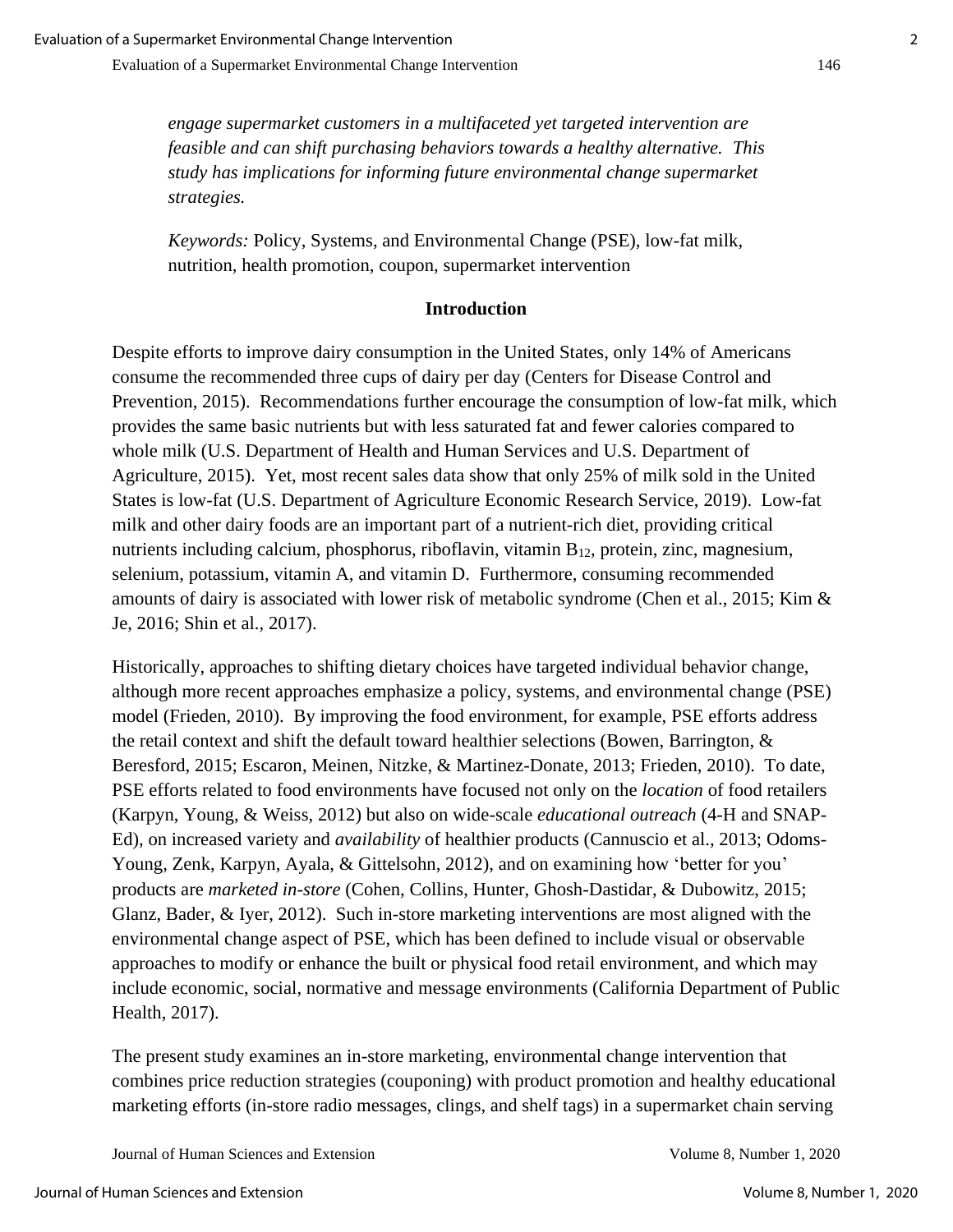predominately Hispanic customers. The integrative field-based approach sought to assess whether coupons affected low-fat milk sales among exclusive full-fat milk buyers in stores where a coordinated low-fat milk educational marketing campaign was also in place.

By collaborating with academic, nonprofit, and industry partners, this research aligns with Extension's health and wellness priorities (Braun et al., 2014; Braun & Rodgers, 2018; Buys & Koukel, 2018) and makes three contributions. First, it serves as a large-scale pilot of a potentially sustainable environmental change strategy by providing valuable information about how in-store marketing and couponing campaigns can be integrated in partnership with industry, nonprofit, and academic sectors alongside health education outreach efforts, to achieve optimal health behavior change in real-world settings. Second, it describes how multiple in-store marketing approaches (e.g., couponing, clings, radio messages) for one product can be implemented across a large chain of supermarkets targeting Hispanic consumers. Finally, it provides an example of an assessment approach that describes how such integrated efforts affect consumer purchasing behavior for a targeted, healthy alternative product.

## **Methods**

## **Intervention Design**

**Targeted product.** Milk was selected as the targeted product with the goal of increasing the number of consumers who exclusively purchase whole milk to purchase low-fat milk options (1% or skim). The intervention was implemented across 48 stores. Product promotion activities included shelf tags and clings to market low-fat milk; in-store radio messages in Spanish and English; and, for eligible customers, a \$2 off low-fat or skim milk discount coupon printed at the register. All customers were exposed to the in-store marketing and promotion activities (i.e., shelf tags, clings, in-store radio), but only a random sample of customers was provided with a \$2 off low-fat milk coupon (described below). The coupons had a 6-week rolling expiration and were issued over a 16-week period. No competing price promotions on milk were implemented during the study timeframe.

**Random assignment.** To identify the pool of potential customers who could receive a coupon, Catalina Systems, a national company that works with supermarkets to operate grocery scanner systems used to distribute targeted coupons, used historical shopper-level purchase data (tracked through encrypted debit/credit cards) to identify shoppers who purchased full-fat or 2% milk in the past six months and did not buy 1% or skim milk during the past year. To ensure shoppers attended these stores on a regular basis, the pool of targeted shoppers was limited to those who shopped more than once over each consecutive eight-week period throughout the analysis timeframe. Just over 73,000 shoppers met the criteria (i.e., regular shoppers who were exclusive full-fat milk buyers) across all 48 stores. Among the shoppers meeting the criteria, 53,000 were randomly selected to receive a \$2 off coupon for low-fat milk during their next visit. The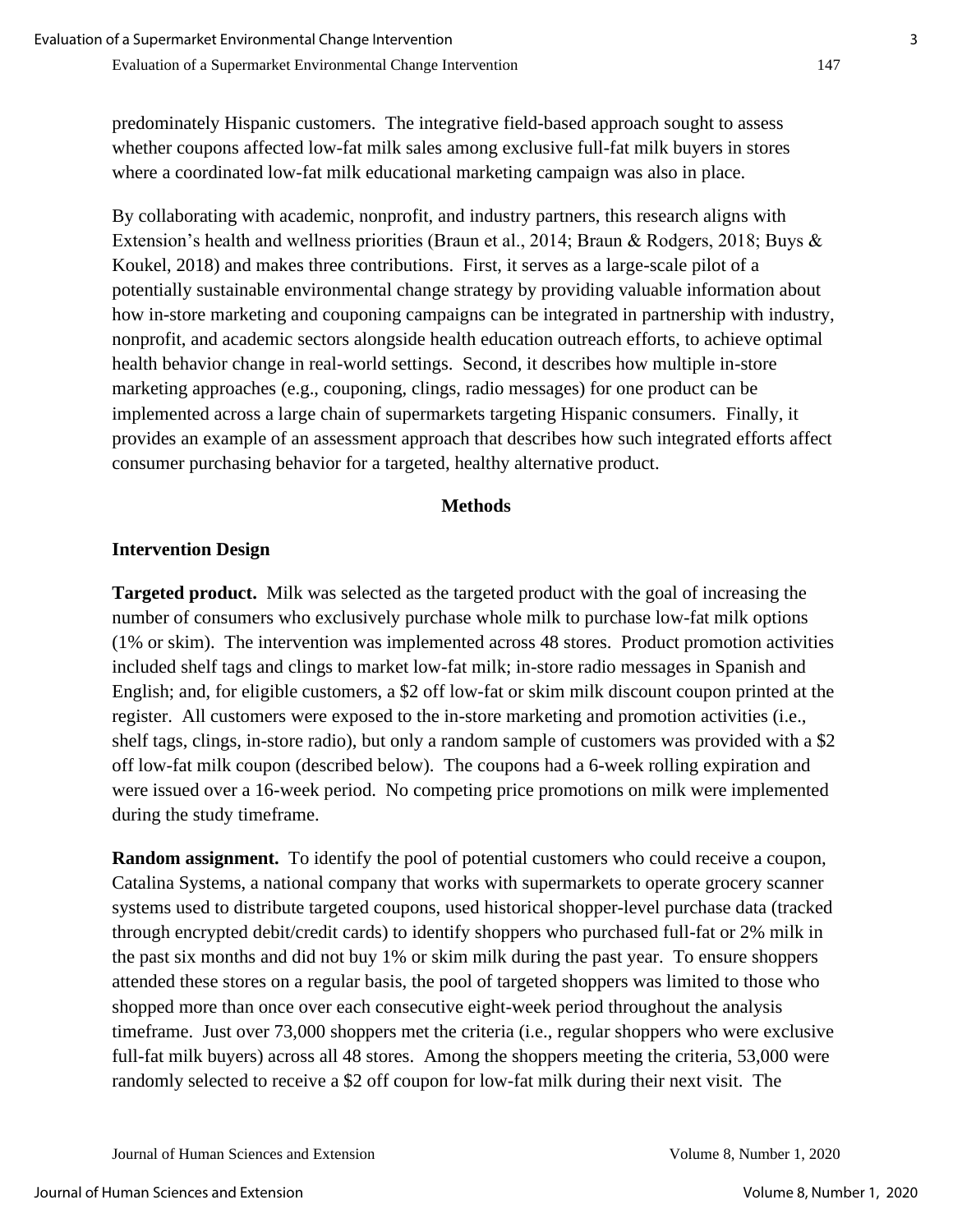remaining 20,000 customers did not receive coupons and served as a control group for this facet of the intervention.

#### **Evaluation Approach**

The process evaluation design broadly followed the framework articulated by Baranowski and Stables (2000) and included the following components in reporting the study's design and findings: *context* (aspects of the environment of an intervention), *resources* (the materials or characteristics of agencies and implementers necessary to attain project goals) *implementation* (extent to which the program is implemented as designed), *reach* (extent to which an intervention component was received by the target group), *initial use* (extent to which a participant engaged in intervention activity; i.e., purchase low-fat milk), and *continued use* (extent to which a participant continued to engage in intervention activity). Initially, the partners (*resources*) collectively worked to finalize a clear description of the *context* and intervention, and to specify what constituted complete program delivery (*implementation*). Next, we identified collaborative, feasible, program delivery methods that would allow us to contain costs while effectively evaluating program delivery of both the couponing and educational marketing components. As described below, our process evaluation data collection activities included examination of photographs of in-store signage taken by store management and supplemented with on-site observations when needed (*implementation)*, telephone interviews with dairy management (*implementation)*, and overall recording of coupons distributed (*reach*), coupons redeemed (*initial use)*, and customers' low-fat milk repurchase rates (*continued use)*.

**Context.** All 48 stores in the Arizona-based supermarket chain were included in the study. Stores clustered around Phoenix and Tucson, two of the most populous cities in Arizona (U.S. Census Bureau, 2018), but also included Yuma and several smaller border communities. Stores offered a full range of ethnic and Hispanic food varieties, including fresh, frozen, deli, and prepared foods. In Arizona, the median income for Hispanic wage earners is \$20,000 as compared to \$31,800 for white non-Hispanic residents. Further, 38% of Hispanic children and 26% of adults live in poverty, double that of non-Hispanic whites (16% and 13%, respectively) (Pew Research Center, 2019). During the intervention period, Supplemental Nutrition Assistance Program (SNAP) sales across the supermarket chain ranged from 10%-30% of sales, averaging 26% by store. Of the literature available on milk consumption among Latino- and Hispanic-Americans, research indicates an increased likelihood to consume high-fat milk vs. low-fat milk (Ayala, Baquero, & Klinger, 2008; Delapa et al., 1990; Novotny et al., 2003; Wechsler & Wernick, 1992).

#### **Resources**

**Collaborative partnership strategy.** The in-store couponing and educational marketing campaign was designed, implemented, and driven by the collective interests and resources of six partners: (1) Arizona-based supermarket chain (supermarket managers and dairy managers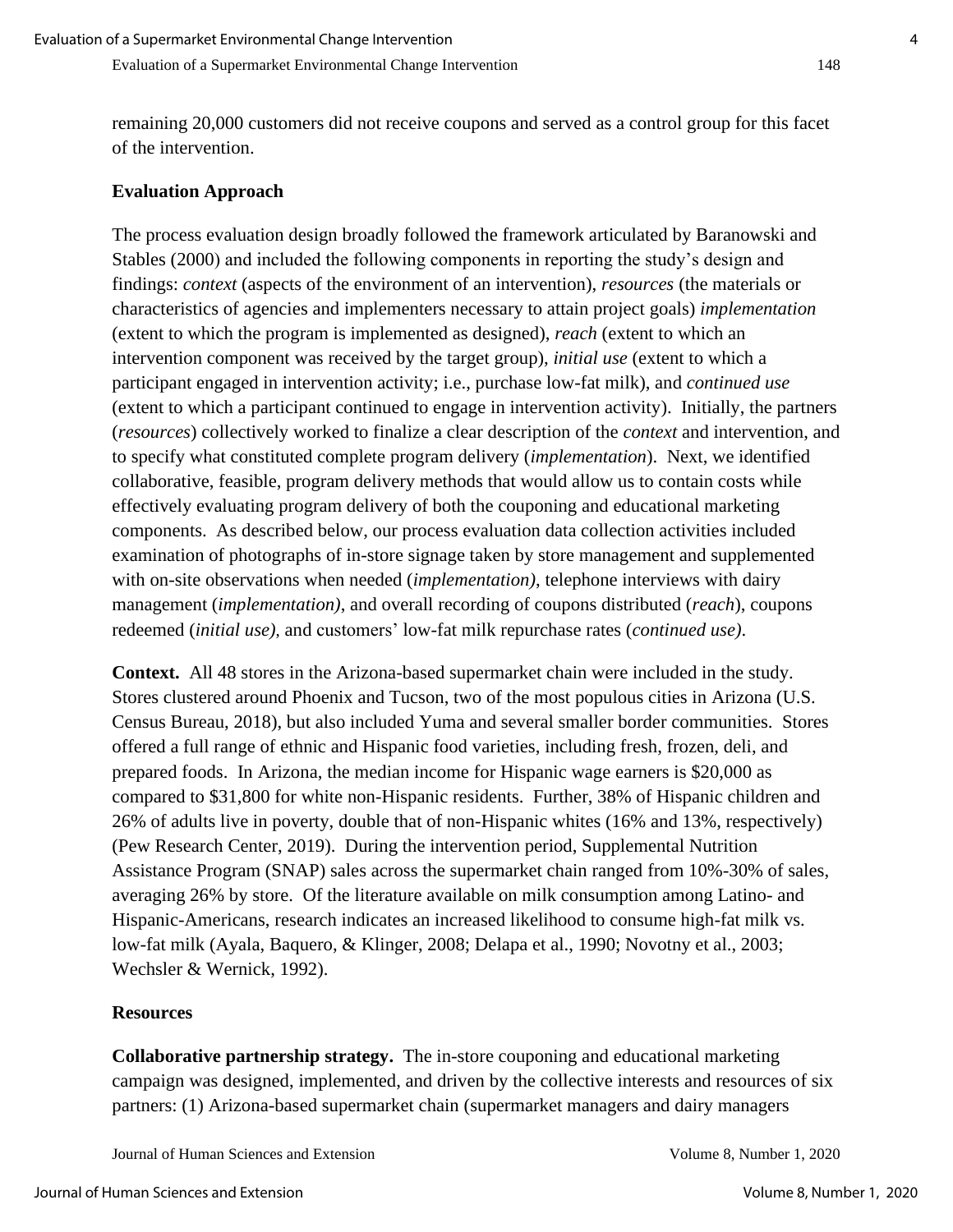across 48 stores), (2) American Heart Association, (3) Arizona State University (ASU), (4) Donna Levine Associates, Inc. (Chicago, IL), (5) Catalina Systems, and (6) The Food Trust (Philadelphia, PA). Partners worked collectively to develop a strategy that would (1) help to reduce caloric intake among high-risk populations (Hispanic populations in particular), (2) incorporate the American Heart Association's "Heart-Check" shelf tag program (see Figure 2; Johnson et al., 2015), (3) utilize the supermarket chain's existing Catalina point-of-sale (POS) systems to document POS analytics in cooperation with university and retailer partnerships, (4) be cost-neutral or profitable for the supermarket, and (5) be implemented feasibly in a relatively large sample of consumers and supermarkets stores. Study methods were reviewed and determined exempt by the IRB of the Arizona State University.

**Development of educational marketing materials.** Shelf tags, clings, and coupon wording were designed by partners in collaboration with the American Heart Association and the supermarket chain's dietitian and tested at the community-level for general acceptability. Once drafted, materials were sent to Catalina Systems for alignment with their recommendations for placement, positioning, and optimized layout (see Figure 1). The coupons were then reviewed by the president of Donna Levine Associates, who served as the study's in-store marketing feasibility and implementation expert.

# *Figure 1***.** *Shelf Tag and Checkout Coupon*



**Implementation.** In-store radio messages, shelf tags, and clings were launched three weeks before the couponing effort to "prime" the consumer. The following in-store radio message was developed by the retail dietitian in conjunction with the research team: "Have you considered switching to 1% or Fat-Free Skim Milk? It has all the nutrition of regular milk with less calories and fat." The message ran in both English and Spanish, every two hours (per supermarket chain's policy for radio ads) according to the stores' radio cycle across the 40 stores. The remaining eight stores did not have the capacity for in-store radio. However, these stores were included in the analysis since the radio messages were only one aspect of the educational marketing campaign, and this study was intended to examine a multicomponent intervention across an entire supermarket chain.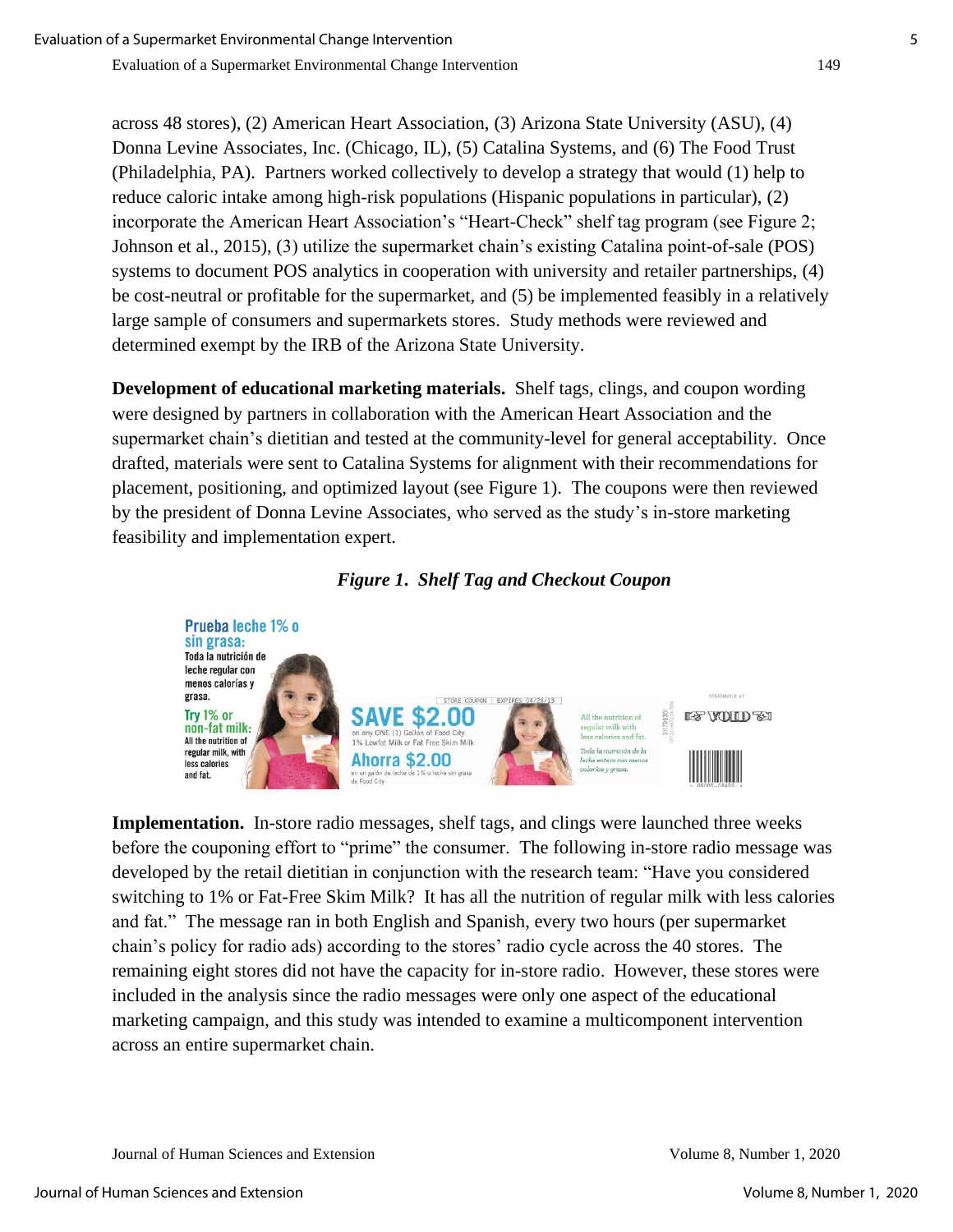Adherence to proper initial placement of shelf tags and clings was captured via photographs taken by the supermarket managers. Supermarket managers sent photos of the in-store placement of the shelf-tags and clings to the corporate dietitian who also shared copies  $(n = 43)$ with the principal investigator by email. Stores not providing images  $(n = 5)$  were visited inperson by the research team. The couponing effort began three weeks after the launch of the instore radio messages, shelf tags, and clings. During the first three weeks of the couponing effort, a telephone survey of dairy managers was conducted at each store  $(n = 43)$  to ascertain the dairy managers' awareness of (1) in-store radio messages being played, (2) use of clings, (3) use of shelf tags, and (4) milk coupons being offered.

**Reach, initial use, and continued use.** To measure coupon distribution and redemption as well as volume sales, the retail partner (Arizona-based supermarket chain) shared real-time coupon distribution and redemption data as well as corresponding POS data for volume purchased with the couponing partner (Catalina Systems). Reach was then assessed by measuring the number of coupons distributed. All transaction-related data were ultimately aggregated. Coupons were issued for 16 weeks and expired 6 weeks after issuance. Therefore, initial use was assessed by measuring the total number of coupons that were redeemed by eligible customers over the 22 week period. Continued use was assessed by measuring the repurchase rate of eligible customers who repurchased low-fat or skim milk after their initial purchase with a coupon during a period that extended 10 weeks after the last coupon expired (32 weeks).

## **Analysis**

Coupon data were analyzed by the couponing firm through a restricted partner agreement and included reports of the number of coupons distributed (16 weeks), the redemption rate and the average volume purchased during the intervention (22 weeks), and the overall repurchase rate during the extended 10-week period. For those who made repeat purchases, analyses examined the average volume per repeat purchase, the average number of trips per repeat purchase, and the overall percentage of repeat purchases. A chi-square test was conducted based on the results provided by Catalina Systems to determine whether the purchasing differences between those receiving coupons and those not receiving coupons were statistically significant. Statistical testing beyond that conducted by the couponing firm was conducted using SAS Version 9.4.

#### **Results**

## **Implementation**

After examining photos of the in-store placement of educational marketing materials, it was determined that all but five stores initially set up their marketing materials according to protocol. Photos included images of shelf tags on shelves ( $n = 43$ ; see Figure 2) and clings on dairy cases  $(n = 36$ , the remaining seven stores did not have cases where clings were feasible; see Figure 3). While the radio messages played throughout the store, the shelf tags and clings were displayed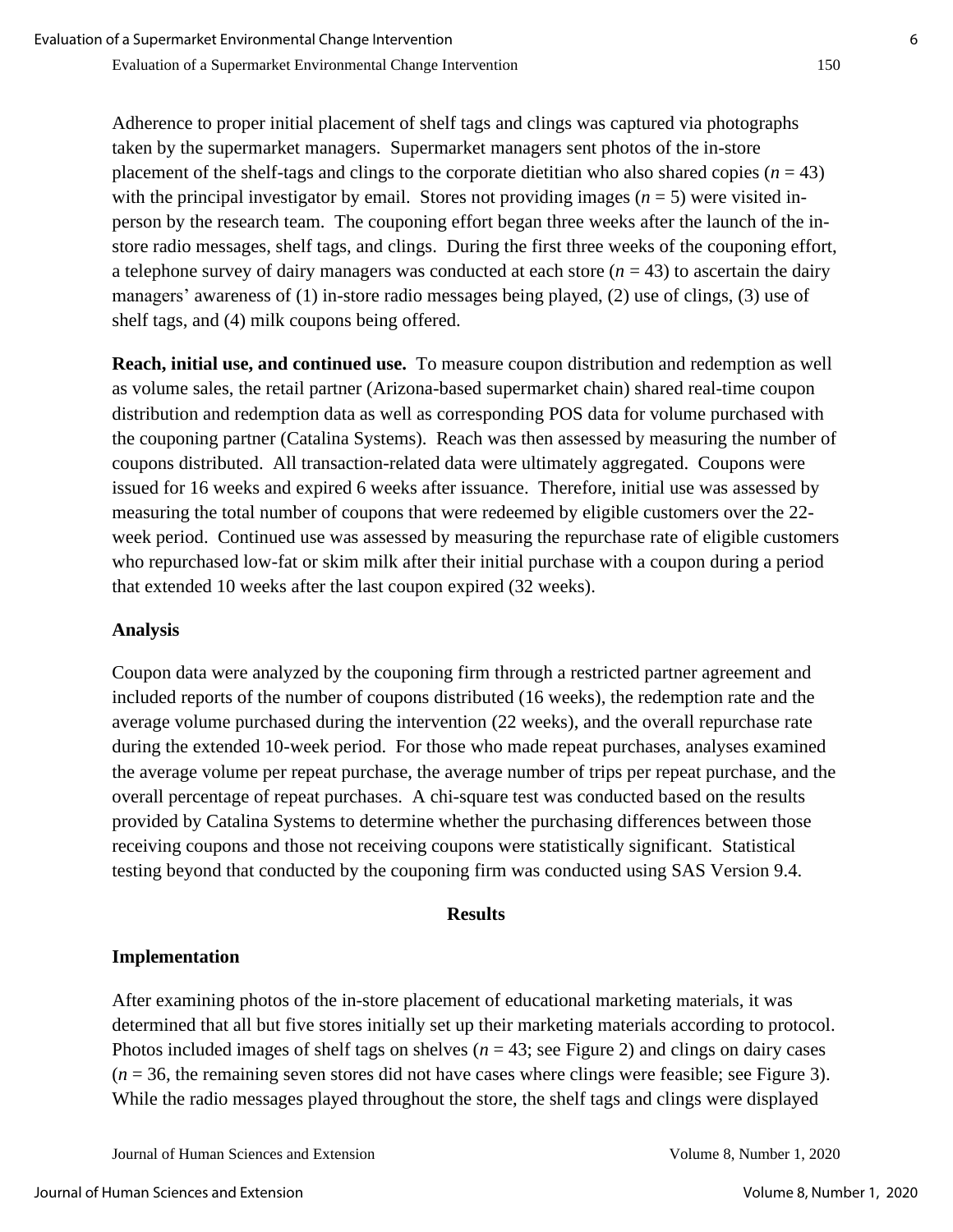only in areas where milk was available. The last five stores required in-person visits and observations to confirm materials were displayed as requested. A telephone survey of dairy managers revealed that 12 of 43 managers were aware of the store using radio messages, and 26 indicated they were aware the store was offering milk coupons.





**Reach, Initial Use, and Continued Use**





Reach was assessed by measuring the number of coupons distributed. Of the 53,000 customers in the experimental group, 44,050 were provided a coupon over the 16-week period. Initial use was assessed by measuring the total number of coupons that were redeemed by eligible customers in the experimental group ( $n = 44,050$ ) over a 22-week period (16-week distribution plus 6-week expiration). The frequency of coupons redeemed totaled 2,334, or 5.3% of total coupons distributed. Results from the chi-square test showed that those who received a coupon purchased low-fat milk at a higher rate (5.87%) than those who did not receive a coupon  $(4.00\%)$ ,  $(\gamma^2 = 8.61, p = .0033)$ . Continued use was assessed by measuring the total number of eligible customers who repurchased low-fat or skim milk after their initial purchase with a coupon, up to 32 weeks. Of the 2,334 customers who initially purchased low-fat milk during the 22-week period, 42% repurchased low-fat or skim milk during the extended 10-week period, totaling 980 repeat purchasers. Among repeat purchasers, 57.7% made two or more repeat purchases totaling 565 consistent repeat purchasers. For all participants who made repeat purchases, the average volume per repeat purchaser was 3.24 gallons.

# **Discussion**

Our study demonstrates the feasibility of implementing a multifaceted marketing campaign to shift consumer purchases from full-fat to low-fat milk using product coupons and in-store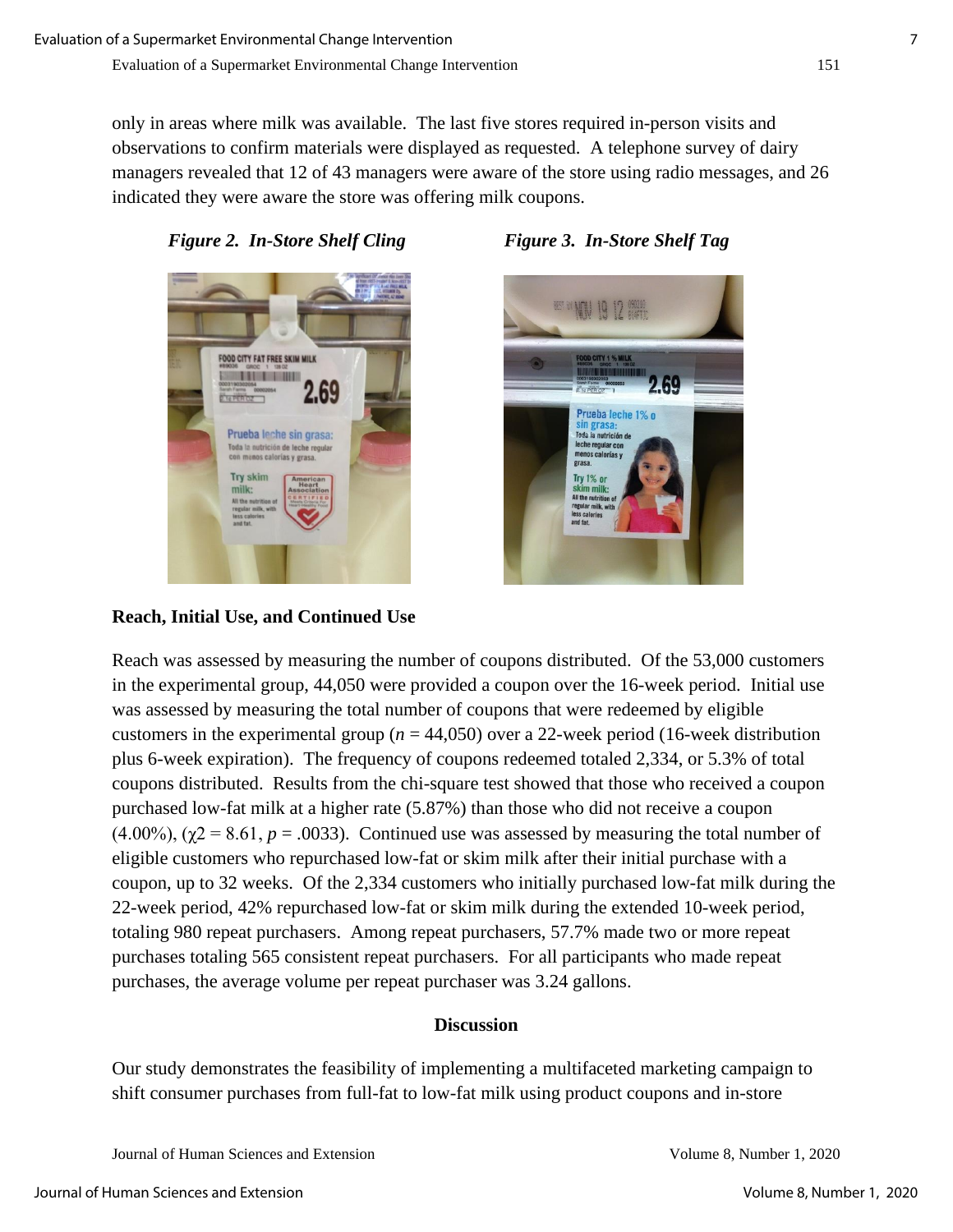educational messages. Findings revealed that 5.87% of exclusive high-fat milk customers that received a low-fat milk coupon purchased lower fat milk, and 42% of those that made a low-fat purchase went on to re-purchase low-fat milk without a coupon. The project is an example of an evaluation of an integrative and collaborative approach to implementation of an environmental change pilot and may serve to inform future projects seeking to shift default purchasing toward healthy, under-consumed foods.

# **Partnerships and Environmental Change Initiatives in Extension**

The advancement of community-based partnerships and collaborations is a long-standing pillar of the work done by Cooperative Extension. For example, the Extension Committee on Organization and Policy's (ECOP) 2014 Framework for Health and Wellness (i.e., integration of nutrition, health, and environment systems and health literacy) identifies and connects the six key priorities of extension with actionable objectives (Braun et al., 2014). Specifically, the model depicts how support for health policy issues education, and integrated nutrition, health, environment, and agricultural sciences, requires progress on indicators to build and grow community-collaborations focused on health, while working to advance the achievement of healthy environments and safe, affordable food. Together, according to the model, these efforts contribute to community support for healthy lifestyles and ultimately increases the number of Americans who are healthy at every stage of life.

In alignment with efforts to advance community partnerships to improve health and wellness, Cooperative Extension programs nationally have advanced their understanding of the role of PSE efforts in achieving behavior change objectives. In-store marketing efforts are an example of environmental change in the context of PSE and are typically characterized by manipulation of one or more of the 4 P's (Price, Promotion, Placement, and Product), often affecting the food retail environment in a way that drives the public in conscious and unconscious ways toward certain foods and brands (Armstrong, Adam, Denize, & Kotler, 2014; Zimmerman, 2011). A review of in-store marketing approaches by Glanz et al. (2012) identified six available public health-oriented studies that focused on in-store couponing as a way to promote healthy eating and, like our study, found that couponing efforts often increase product sales. However, the review also pointed out that the sustainability of such efforts may be limited given cost considerations, including the expense associated with funding and distributing coupons. The present pilot study provides one example of how partnerships with the dairy industry, supermarkets or nonprofit organization efforts like American Heart Associations' Heart-Check program may reduce costs and improve the potential for sustained efforts when common objectives are identified and aligned.

**Integrative marketing.** Our study is one of only four major multi-component supermarket interventions to date to focus exclusively on the promotion of low-fat milk (Finnell & John, 2018; Reger, Wootan, & Booth-Butterfield, 1999; Reger, Wootan, Booth-Butterfield, & Smith,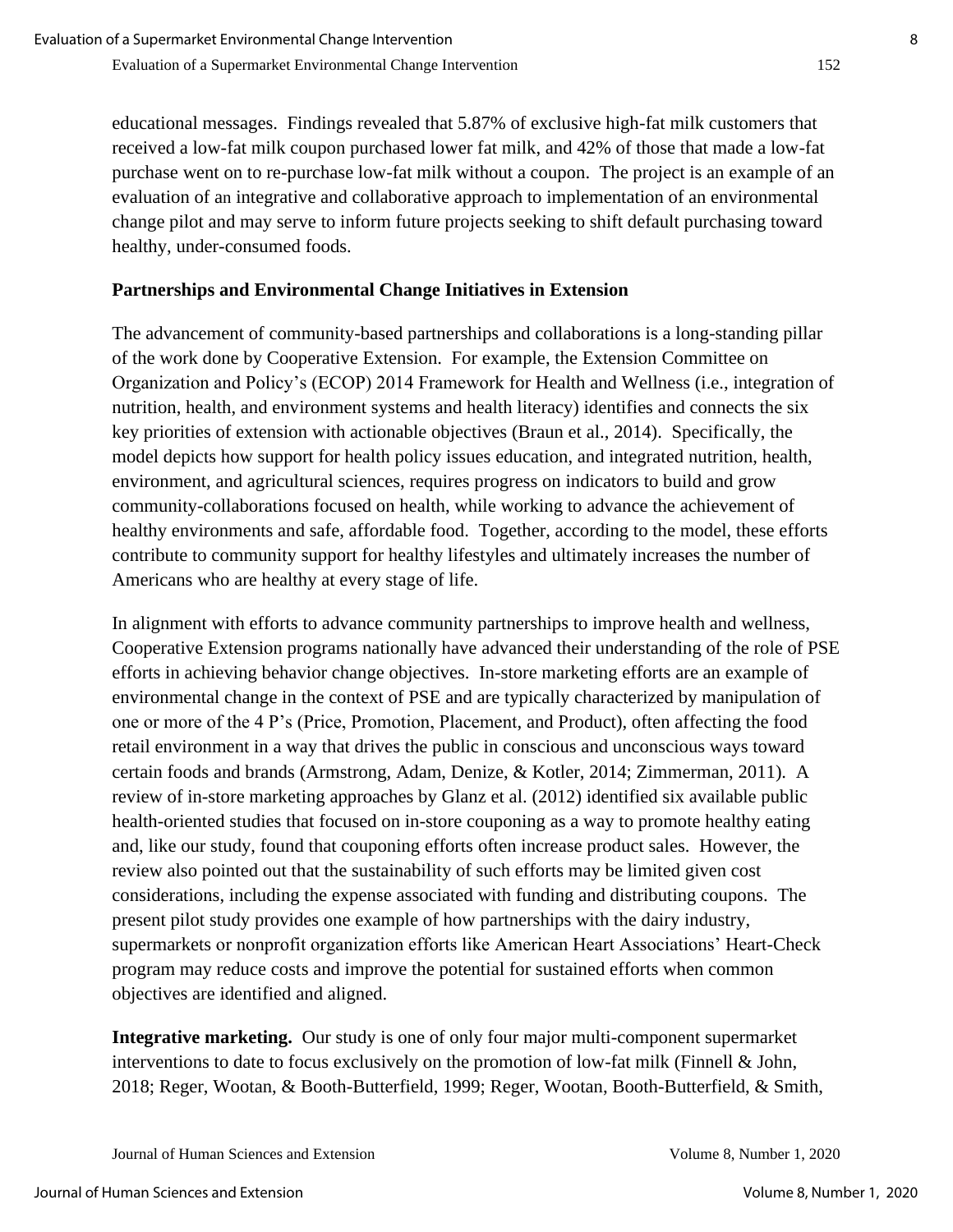1998). Prior low-fat milk promotion efforts have largely focused on social marketing aspects of the work and have neglected price reduction strategies. For example, work by Finnell and John (2018) found a net 1.5% increase (from 10% to 11.5% market share) in 1% milk sales at the store level after a 12-week social marketing intervention in Oklahoma City, OK. Reger et al.'s (1999) study found larger effects, with self-reported increases in low-fat milk purchasing from 29% before the paid advertising campaign to 46% upon completion. An even earlier study in West Virginia (Reger et al., 1998) found that a media campaign complemented with community-based nutrition education resulted in a significant increase in low-fat milk sales. In our study, the added effect of the coupon plus in-store marketing intervention resulted in 1.87% greater low-fat milk sales among exclusive full-fat milk purchasers. With the in-store marketing approach alone, milk sales increased by 4%. Our results are consistent with prior research in that they reveal a willingness on the part of the consumer to switch from high-fat to low-fat options (Finnell & John, 2018; Reger et al., 1998, 1999) and suggest that in-store educational messages are also effective at increasing purchasing of targeted healthy items.

**Repeat purchasing.** As a result of our collaboration with Catalina Systems, we were able to examine the rate of repurchases among those who purchased low-fat milk once, and nearly half of those who purchased low-fat milk once purchased the product again. Our findings represent a novel contribution to the field as we could not identify prior studies that reported repeat low-fat milk purchasing rates for individuals who exclusively purchased whole fat milk prior to any intervention.

While our research did not focus on the rationale for repeat purchasing from the perspective of the buyer, prior research may provide some insight. One study by Weiss et al. (2015) documented substantial differences in perceptions of the taste of full-fat and whole milk as compared to actual preferences during blind taste tests. In this study, consumers were asked to taste blind-samples of skim, 1%, and 2% milk and determine the type of milk. Results showed that 81% of whole milk buyers incorrectly identified low-fat milk as whole milk, and 70% of whole milk drinkers and 65% of 2% milk drinkers considered switching to low-fat milk after tasting the product (Weiss et al., 2015). This may explain the repeat low-fat milk purchasing, reinforcing the notion that once consumers taste low-fat milk, it is found to be an acceptable alternative to whole milk.

**Collaborative approach to implementation.** Our collaborative partnership was an intentional strategy used to address challenges related to implementing supermarket interventions that are identified in the literature. For instance, in their process evaluation of a 4-month multicomponent supermarket study in Baltimore City, Lee et al. (2015) used shelf tags and nutritional education alongside community events and taste tests to promote multiple products, including dairy items. Such an approach is similar to several other studies that examined food marketing and environmental changes in stores serving underserved communities (Baquero, Linnan, Laraia, & Ayala, 2014; Curran et al., 2005; Gittelsohn et al. 2010; Rosecrans et al.,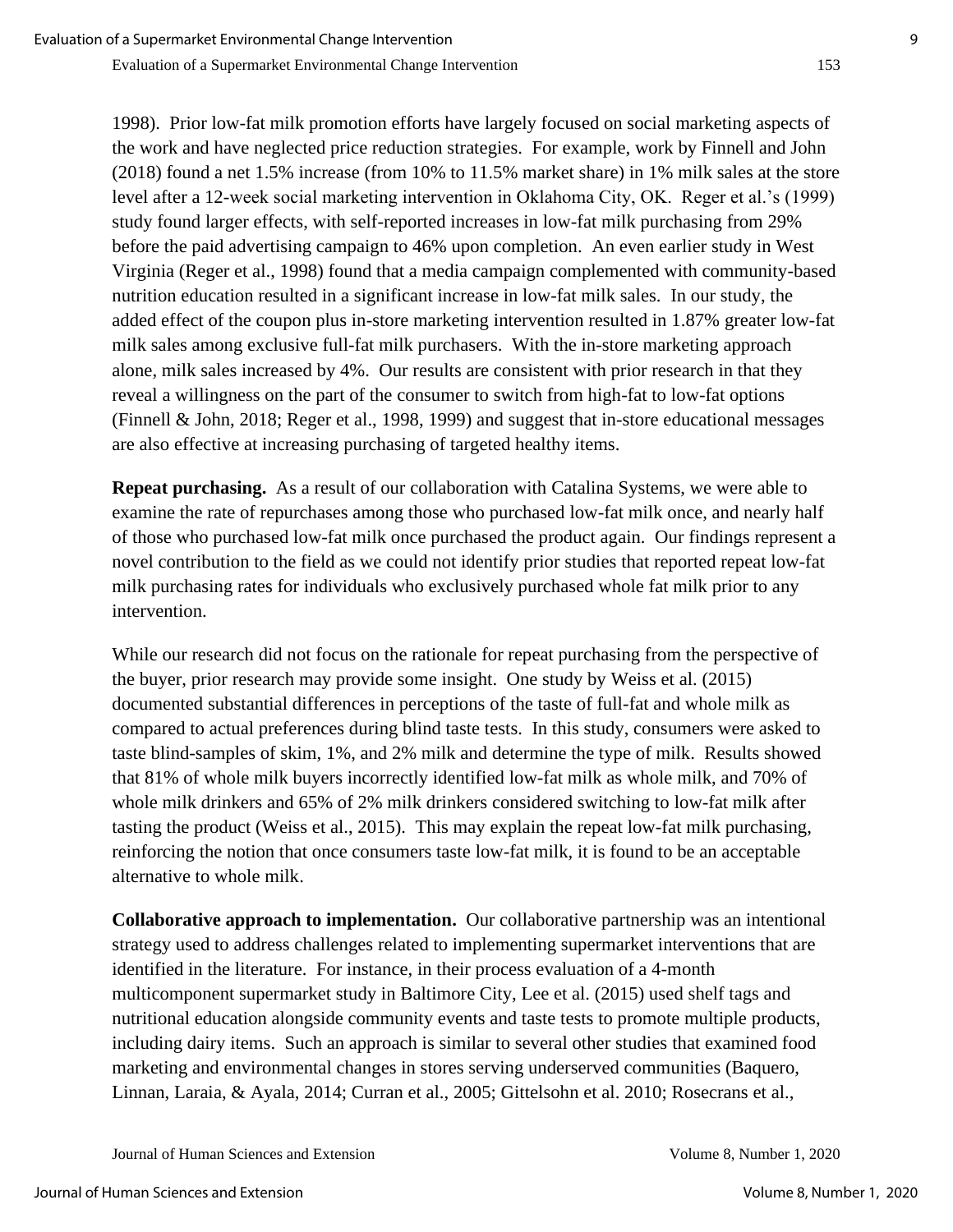2008). In their assessment, Lee et al. (2015) found that the limited availability of store management created implementation hurdles. This issue, coupled with complications of employee attrition and the large number of products included in the intervention (condiments and spreads [49 items], fruit and vegetables [93 items], dairy products [63 items], etc.) made program promotion difficult, and at times, compromised implementation fidelity (Lee et al., 2015). While store-owner buy-in was sufficient, the authors recommend that future studies seek buy-in from managers and retailers alike. Our approach, which was not without limitations, achieved strong collaborations at the retailer level and with supermarket managers to ensure high program implementation fidelity.

Another study by Polacsek et al. (2018) encountered different implementation issues. Their objective was to determine whether a supermarket double-dollar fruit and vegetable (F&V) incentive increased F&V purchases among low-income families. Similar to our study, Polacsek et al. (2018) used coupons issued at the point-of-sale; however, instead of adopting a coupon "good for future purchases" approach, they created same-day coupons, which the researchers intended customers to use at the time of purchase. These materials (same-day coupons) did not integrate smoothly with shoppers' habits or previous experiences with the POS coupons, and the design put the onus of responsibility on the cashiers, which resulted in many of the coupons being handed to the customer for future use instead of same-day. By collaborating with an established POS coupon company already working with the retailer and supermarket staff at the retailer-level, our study was integrated smoothly at the shopper- and retailer-level as was evidenced by the coupon redemption rate (5.3%), addressing limitations previously encountered by Lee et al. (2015) and Polacsek et al. (2018).

## **Strengths and Limitations**

Process data identified several promising approaches to ascertaining program implementation instore. Images from retail partners coupled with dairy manager data identified gaps in understanding how to maximize resources and interests for study implementation and measurement that integrate easily and efficiently within real-world settings.

# **Strengths**

**Collaborative partners.** Working in partnership with industry, nonprofit, academic, and retail experts allowed our multi-component intervention to maximize its reach. Interests on the part of all partners were addressed through the intervention. The American Heart Association aligned its Heart-Check program with the low-fat healthy product campaign, the supermarket chain and its dietitian offered healthier products at decreased prices, and the academic partners collected data to better understand how to operationalize a large-scale product promotion and couponing intervention across a store chain.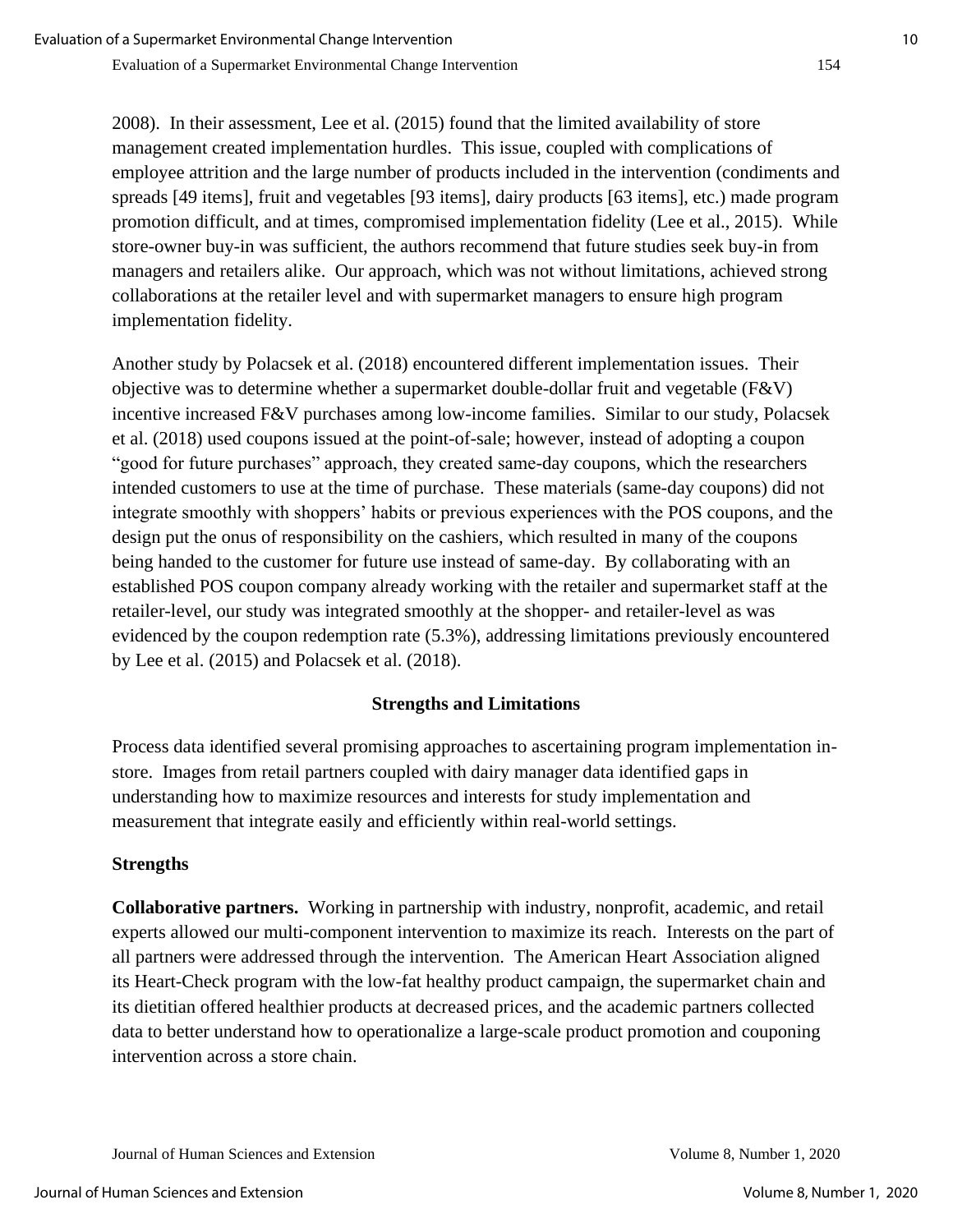The partnership with Catalina Systems was instrumental to our study design and allowed easy access to historic shopper data and weekly sales data and provided a mechanism to issue coupons without having to implement an external couponing system. Further, management and staff were already familiar with how Catalina Systems generated coupons as well as how to distribute them to the customer and were open to maximizing their investment in the partnership.

The supermarket dietitian was also heavily invested in this program and played an integral role in the coordination of the effort, including engaging the range of partners involved in the program. The dietitian had strong relationships with the American Heart Association because of engagement in the "Heart-Check" shelf tag program and had experience in implementing nutrition shelf tag programs. Further, the in-store dietitian supported in-store implementation.

**Cost management.** In-kind efforts, including the time each partner spent on the project, the cost of data collection via the automated coupon system, and the design costs for the shelf tags and coupon images reduced implementation costs, and partnership agreements were leveraged so that work could meet multiple objectives simultaneously. Our example demonstrates how mutual benefit can motivate partners to dedicate time and resources to implement healthy initiatives at the community, store, and individual levels.

# **Limitations**

**Chain-wide intervention.** Challenges in study design whereby both shoppers who received and did not receive coupons were exposed to in-store marketing efforts limit our ability to interpret what portion of the increase in milk sales would have occurred absent any intervention. However, contamination of the intervention across a chain is always possible since consumers can shop in more than one store location. Our intervention also faced logistical challenges regarding the need for different sizes and placement of shelf tags and timing of in-store radio spots due to store-specific technology and radio advertising.

**Tracking purchases.** Another challenge encountered stems from the fact that the supermarket chain implementing the intervention did not have a loyalty card. Thus, the only method to track individual customers' purchases over time was through electronic card data. This meant that customers paying with cash were ineligible for the intervention. Because our intervention was collaborative, our data collection efforts were reliant on the POS systems in place at each supermarket, which in turn were utilized by Catalina Systems to provide weekly redemption information to study partners. While this process was effective for our partnership, the number of steps in the process could present challenges for future studies.

**Generalizability.** Milk prices are regulated throughout the United States, and certain states do not allow stores to use coupons to discount milk below cost (i.e., California). Therefore, the generalizability of results from the current study may be limited by state. Further, our targeted customer base was predominately Hispanic, which likely limits generalizability to other ethnic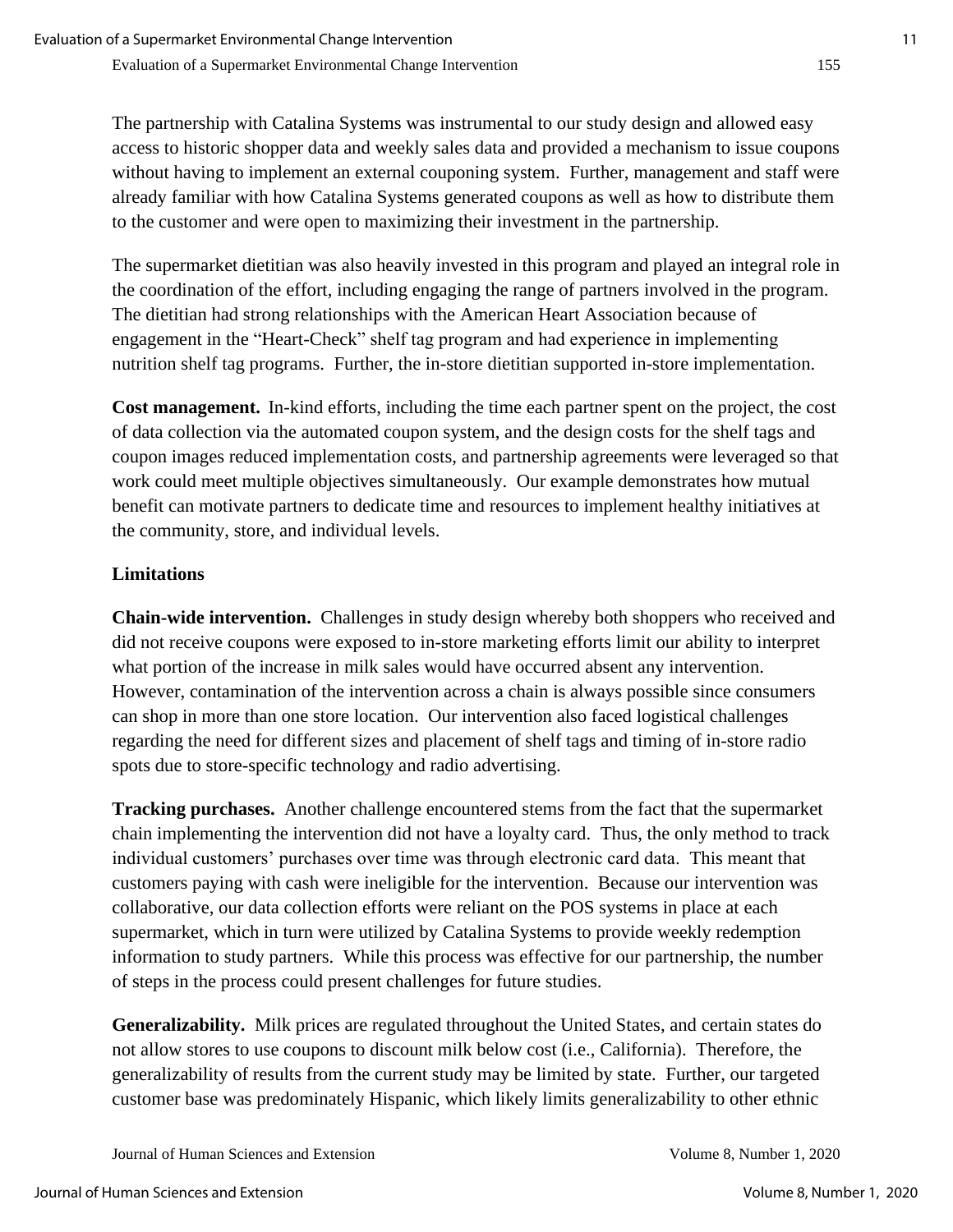groups. However, results from the process evaluation show generalizable promise in other ways. For instance, many supermarket studies have focused on the in-store promotion of more than one item (e.g., fruits *and* vegetables) but limited the number of stores in which these items were promoted (e.g., one to four stores) (Baquero et al., 2014; Olstad et al., 2016; Polacsek et al., 2018). Because our intervention was scaled to an entire chain, it demonstrates feasibility at a systems level. Further, because study partners worked in collaboration, implementation efforts were achieved through existing infrastructure and did not require the use of additional tracking mechanisms (e.g., customized loyalty card, same-day coupons).

Because we partnered with a coupon marketing firm, proprietary issues prevented full access to raw data. As a result, we were unable to track certain purchasing patterns (e.g., overall low-fat milk purchases). Despite these analytic limitations, our reliance on the coupon marketing firm's data analytics provides a model that can be used in the industry to measure the impact of promotions, making the findings more relevant for retailers who are key partners in these publicprivate partnerships and whose buy-in is critical for the success of such partnerships.

# **Contributions of the Current Study**

As Extension leaders, researchers, and practitioners continue to struggle to help families achieve a healthy and balanced diet, there is a need to build an evidence base for how to sell morenutritious foods, and fewer low-nutrient, high-calorie food/beverage products in a profitable or cost-neutral way (Braverman, 2019). Increasingly, industry methods (e.g., electronic supermarket sales data, inventory data, and loyalty card output) are being used in public health research to determine consumer behavior and shopping patterns, and examples of PSE approaches and their evaluation are important for future implementation efforts. Our collaboration with Catalina Systems enabled us to identify customers who were exclusive full-fat milk buyers using historic shopper data, which in turn allowed us to target customers who would most benefit from receiving a low-fat milk coupon. Additionally, our study offers concrete guidance for the rate of return of coupons in this category (5.3%). Such data are informative, particularly when interventions are fiscally constrained, and redemption rates are used to drive decisions around depth of issuance.

## **Future Research**

To sustainably shift the purchasing patterns of supermarket customers towards healthier options (i.e., low-fat milk), multifaceted efforts should be employed. The current study demonstrated that it is feasible to engage multiple stakeholders, including retail and coupon marketing partners, to successfully implement a couponing campaign where a coordinated low-fat milk promotional in-store marketing campaign was in place. Future couponing interventions should extend the findings from the current study by (1) expanding beyond one product (low-fat milk) to include multiple products (whole-grain foods, lower-sodium items, or low-fat dairy in other forms such as cheese or yogurt), (2) identifying customers on multiple attributes using historic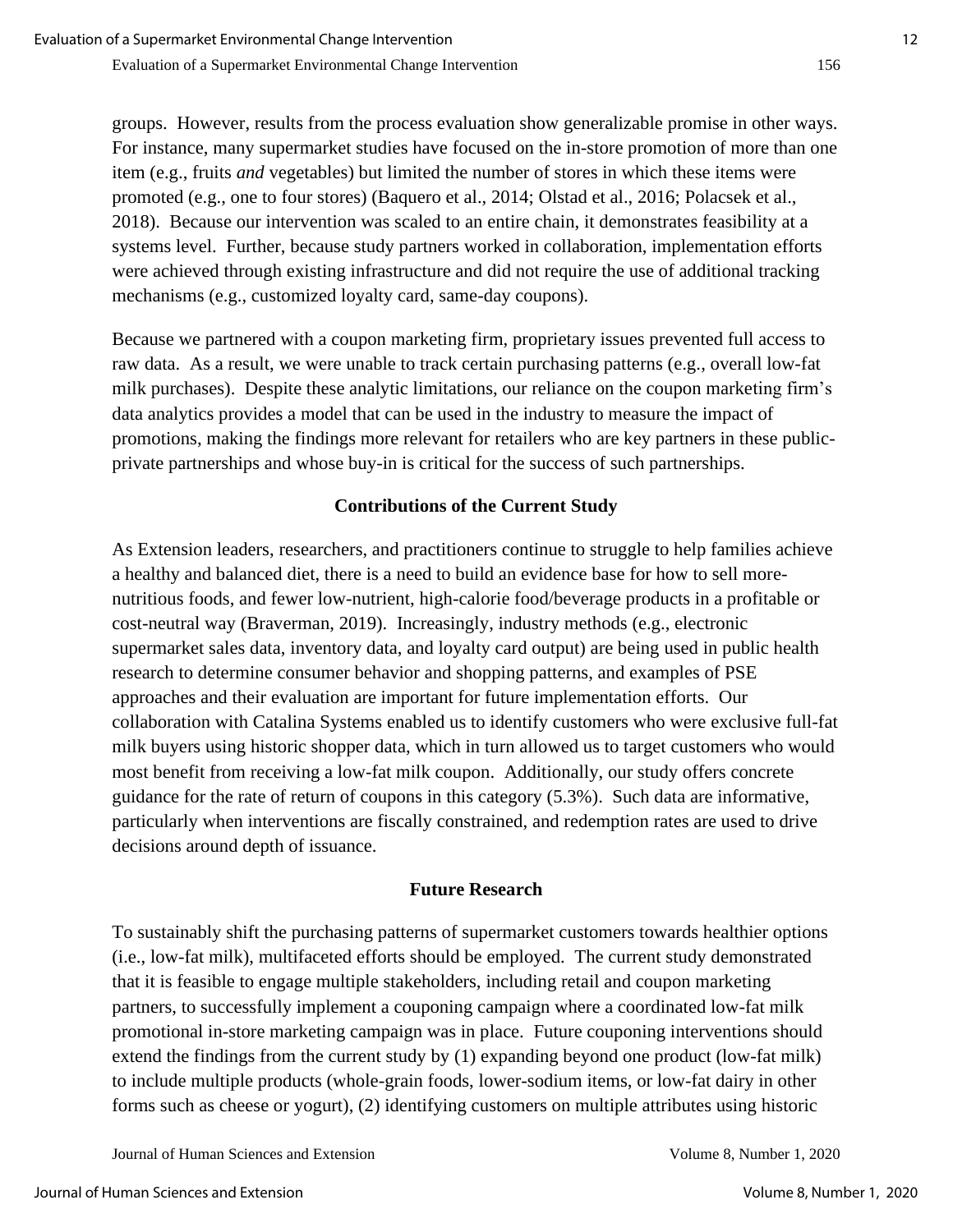shopper data, and (3) advancing a collaborative-based model that includes Extension partners and is responsive to the real-world social and physical contexts in which the study takes place. This intervention and evaluation demonstrate the feasibility of such a collaboration, however, by including more than one product, it is possible to pre-identify customers on more than one attribute (e.g., inclusion criteria = exclusive low produce buyers, exclusive sugar cereal buyers, exclusive high-fat milk buyers, and high salty snack buyers). Within a SNAP or WIC context for example, stores in partnership with social science researchers and health advocates could broaden the impact of the intervention by targeting specific bundles of products with coupons tailored to a specific customers' purchasing history. In their systematic review of grocery store interventions, Escaron et al., (2013) found that efforts to address both supply- and demand-sides of grocery interventions hold most promise, suggesting that the approaches tested here may provide even greater impact when coupled with supply-side (i.e., product availability, depth of stock) interventions, such as those targeting smaller stores.

#### **Conclusion**

The 2015-2020 Dietary Guidelines and the Institute of Medicine (IOM) recommend that collaborative multicomponent studies explore how to improve food environments to make it easier for the public to shift their dietary habits towards more healthful options (Koplan, Liverman, & Kraak, 2005; U.S. Department of Health and Human Services and U.S. Department of Agriculture, 2015). At the same time, Cooperative Extension through its work with SNAP-Ed and the Expanded Food and Nutrition Education Program (EFNEP) are advancing efforts to target PSE changes in order to address disparities in health and diet among those at greatest risk for diet-related disease (Braun et al., 2014; Cates et al., 2014; National Institute of Food and Agriculture [NIFA], 2017).

Our study found several elements that positively contributed to the project's feasibility of implementation. First is the development of strong, collaborative relationships with academic, nonprofit, and industry partners to utilize different types of capital (knowledge, social, economic) available within the partner network (e.g., registered dietitian who was affiliated with the supermarket chain participating as both nutrition consultant and implementation expert). Second is low-cost program monitoring methods, including photos, telephone interviews with dairy managers, and pre-existing data tracking systems. Third, evaluation demonstrated that the use of couponing in addition to in-store messaging resulted in 1.87% higher product sales suggesting that coupons add success to shifting purchasing toward healthier products, both in the shorter- and longer-term with repeat purchasing likely (58%). By supporting the work of retailers and promoting the consumption of low-fat, high protein foods, such as milk, our study provides an example of a public-health informed evaluation of a collaborative program to improve food environments and affecting positive health behavior change in real-world settings.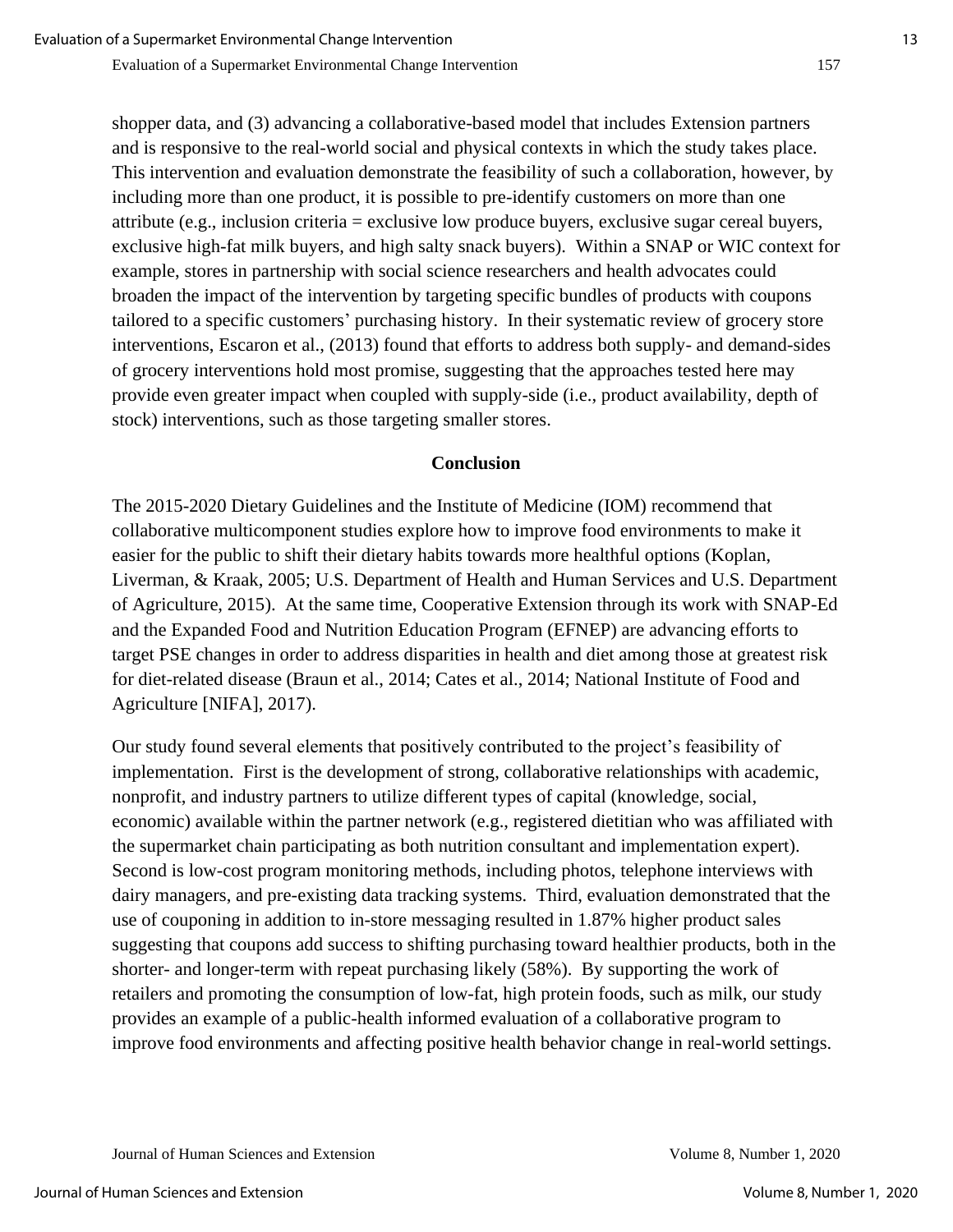#### **References**

- Armstrong, G., Adam, S., Denize, S. M., & Kotler, P. (2014). *Principles of marketing* (6<sup>th</sup> ed.). Melbourne, Australia: Pearson Australia.
- Ayala, G. X., Baquero, B., & Klinger, S. (2008). A systematic review of the relationship between acculturation and diet among Latinos in the United States: Implications for future research. *Journal of the American Dietetic Association*, *108*(8), 1330–1344. doi:10.1016/j.jada.2008.05.009
- Baquero, B., Linnan, L., Laraia, B. A., & Ayala, G. X. (2014). Process evaluation of a food marketing and environmental change intervention in *tiendas* that serve Latino immigrants in North Carolina. *Health Promotion Practice*, *15*(6), 839–848. doi:10.1177/1524839913520546
- Baranowski, T., & Stables, G. (2000). Process evaluations of the 5-a-Day projects. *Health Education & Behavior*, *27*(2), 157–166. doi:10.1177/109019810002700202
- Bowen, D. J., Barrington, W. E., & Beresford, S. A. A. (2015). Identifying the effects of environmental and policy change interventions on healthy eating. *Annual Review of Public Health*, *36*, 289–306. doi:10.1146/annurev-publhealth-032013-182516
- Braun, B., Bruns, K., Cronk, L., Fox, L. K., Koukel, S., Rice, C., . . . Warren, T. (2014). *Cooperative Extension's National Framework for Health and Wellness*. Washington, DC: Extension Committee on Organization and Policy (ECOP) Health Taskforce. Retrieved from http://www.aplu.org/members/commissions/food-environment-and-renewableresources/CFERR\_Library/national-framework-for-health-and-wellness/file
- Braun, B., & Rodgers, M. (2018). Health and wellness: Leading Cooperative Extension from concept to action. *Journal of Human Sciences and Extension*, *6*(2), 3–14. Retrieved from https://www.jhseonline.com/article/view/715/617
- Braverman, M. T. (2019). Measurement and credible evidence in extension evaluations. *Journal of Human Sciences and Extension*, *7*(2), 88–107. Retrieved from https://www.jhseonline.com/article/view/823/716
- Buys, D., & Koukel, S. (2018). The National Framework for Health and Wellness: (Re)framing the work of Cooperative Extension for the next century. *Journal of Human Sciences and Extension*, *6*(2), 102–107. Retrieved from https://www.jhseonline.com/article/view/723/624
- California Department of Public Health. (2017). *A collection of resources that support policy, systems & environmental change for obesity prevention*. Retrieved from https://www.cdph.ca.gov/Programs/CCDPHP/DCDIC/NEOPB/CDPH%20Document%2 0Library/PPPDS\_PSE\_ResourceGuide.pdf
- Cannuscio, C. C., Tappe, K., Hillier, A., Buttenheim, A., Karpyn, A., & Glanz, K. (2013). Urban food environments and residents' shopping behaviors. *American Journal of Preventive Medicine*, *45*(5), 606–614. doi:10.1016/j.amepre.2013.06.021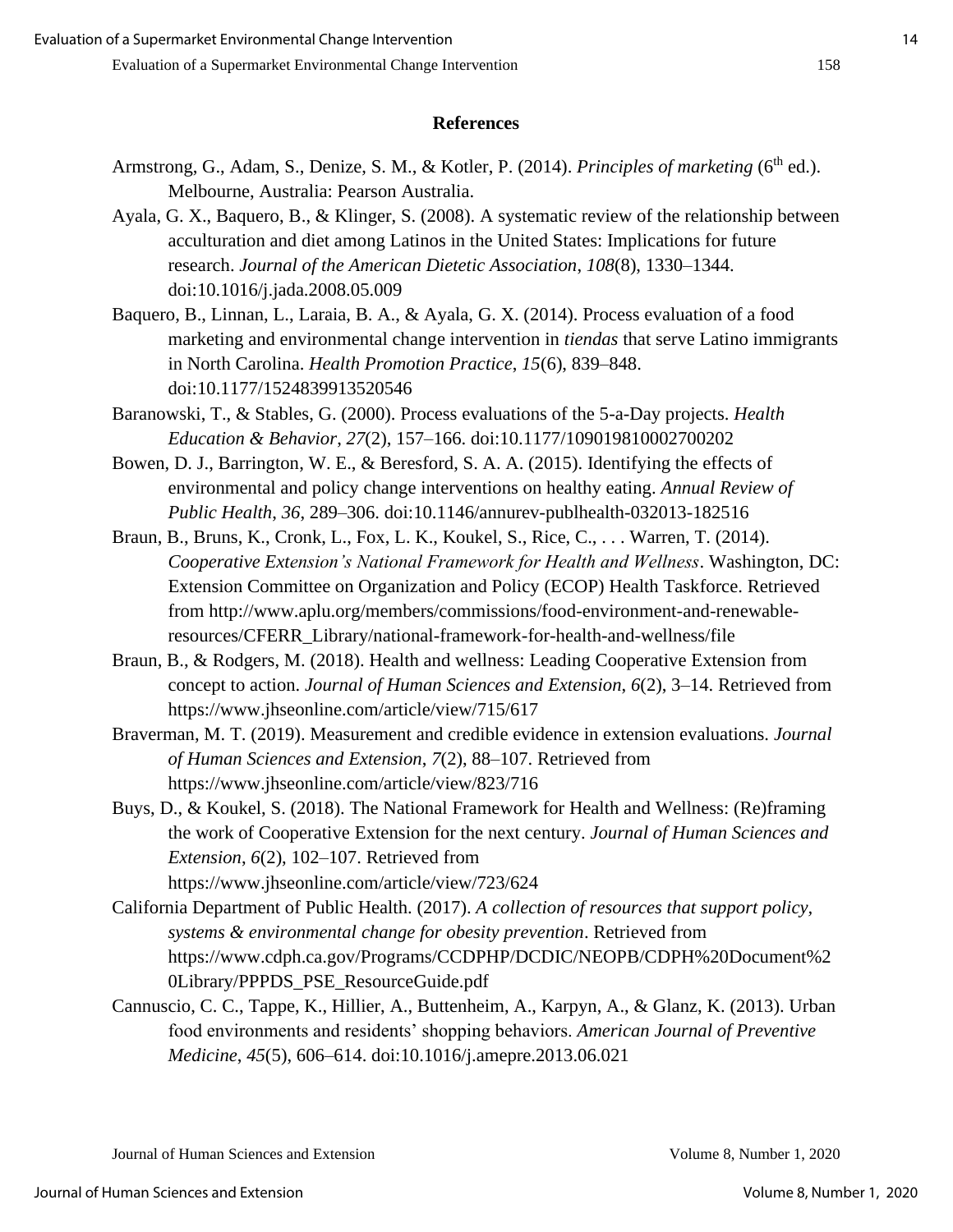- Cates, S., Blitstein, J., Hersey, J., Kosa, K., Flicker, L., Morgan, K., & Bell, L. (2014). *Addressing the challenges of conducting effective Supplemental Nutrition Assistance Program Education (SNAP-Ed) evaluations: A step-by-step guide* (p. 98). Washington, DC: U.S. Department of Agriculture, Food and Nutrition Service. Retrieved from https://fns-prod.azureedge.net/sites/default/files/SNAPEDWaveII\_Guide.pdf
- Centers for Disease Control and Prevention. (2015). *National Health and Nutrition Examination Survey Data, 2011-2012* (Survey Data). Hyattsville, MD: U.S. Department of Health and Human Services, Centers for Disease Control and Prevention, National Center for Health Statistics. Retrieved from http://www.cdc.gov/nchs/nhanes.htm
- Chen, G.-C., Szeto, I. M. Y., Chen, L.-H., Han, S.-F., Li, Y.-J., van Hekezen, R., & Qin, L.-Q. (2015). Dairy products consumption and metabolic syndrome in adults: Systematic review and meta-analysis of observational studies. *Scientific Reports*, *5,* Article 14606. doi:10.1038/srep14606
- Cohen, D. A., Collins, R., Hunter, G., Ghosh-Dastidar, B., & Dubowitz, T. (2015). Store impulse marketing strategies and body mass index. *American Journal of Public Health*, *105*(7), 1446–1452. doi:10.2105/AJPH.2014.302220
- Curran, S., Gittelsohn, J., Anliker, J., Ethelbah, B., Blake, K., Sharma, S., & Caballero, B. (2005). Process evaluation of a store-based environmental obesity intervention on two American Indian reservations. *Health Education Research*, *20*(6), 719–729. doi:10.1093/her/cyh032
- Delapa, R. M., Mayer, J. A., Candelaria, J., Hammond, N., Peplinski, S., De Moor, C.,. . . Elder, J. (1990). Food purchase patterns in a Latino community: Project Salsa. *Journal of Nutrition Education and Behavior*, *22*(3), 133–136. doi:10.1016/S0022-3182(12)80609-1
- Escaron, A. L., Meinen, A. M., Nitzke, S. A., & Martinez-Donate, A. P. (2013). Supermarket and grocery store–based interventions to promote healthful food choices and eating practices: A systematic review. *Preventing Chronic Disease*, *10*(E50), Article 120156. doi:10.5888/pcd10.120156
- Finnell, K. J., & John, R. (2018). A social marketing approach to 1% milk use: Resonance is the key. *Health Promotion Practice*, *19*(3), 437–444. doi:10.1177/1524839917699594
- Frieden, T. R. (2010). A framework for public health action: The Health Impact Pyramid. *American Journal of Public Health*, *100*(4), 590–595. doi:10.2105/AJPH.2009.185652
- Gittelsohn, J., Suratkar, S., Song, H.-J., Sacher, S., Rajan, R., Rasooly, I. R., . . . Anliker, J. A. (2010). Process evaluation of Baltimore Healthy Stores: A pilot health intervention program with supermarkets and corner stores in Baltimore City. *Health Promotion Practice*, *11*(5), 723–732. doi:10.1177/1524839908329118
- Glanz, K., Bader, M. D., & Iyer, S. (2012). Retail grocery store marketing strategies and obesity: An integrative review. *American Journal of Preventive Medicine*, *42*(5), 503–512. doi:10.1016/j.amepre.2012.01.013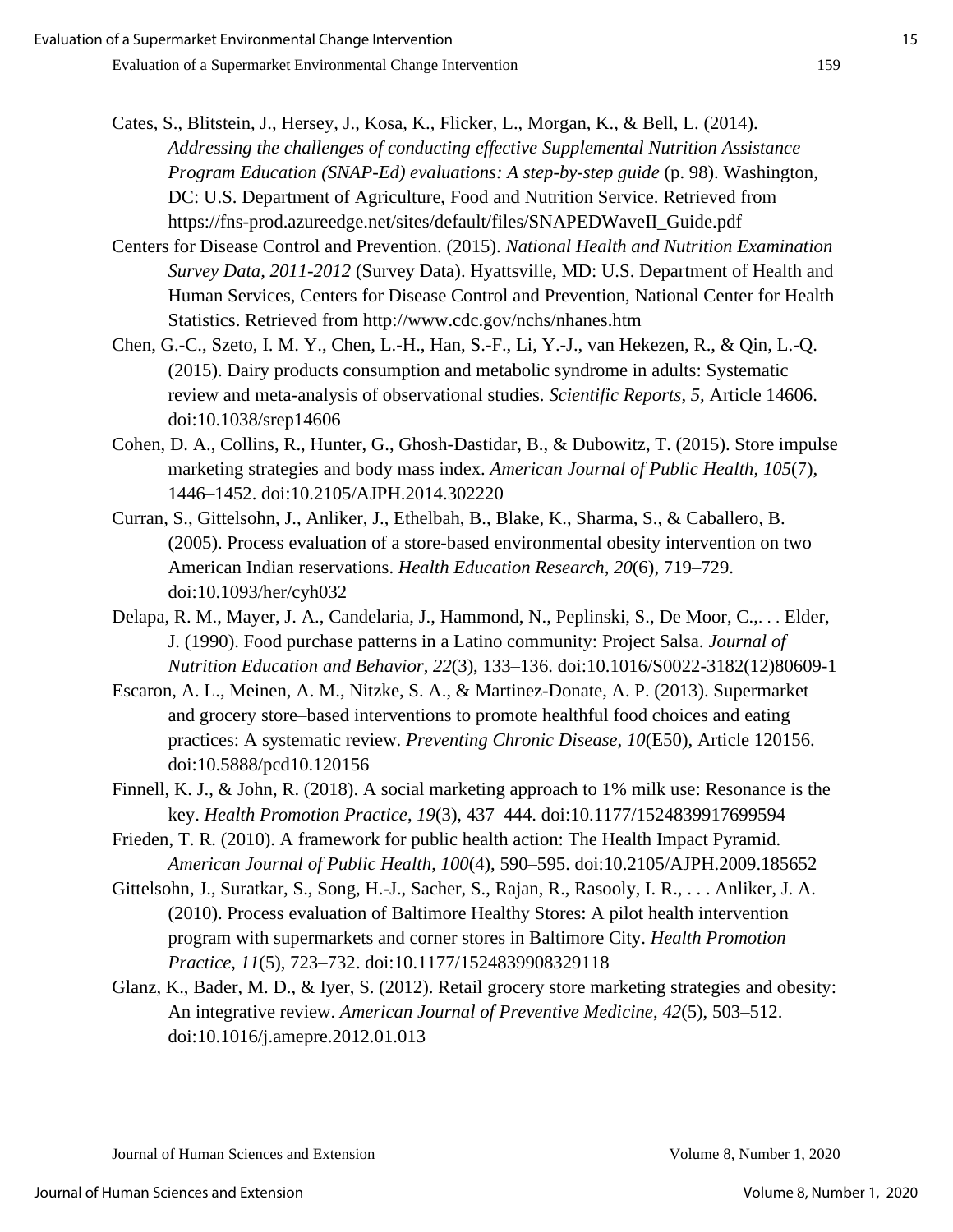- Johnson, R. K., Lichtenstein, A. H., Kris-Etherton, P. M., Carson, J. A. S., Pappas, A., Rupp, L., & Vafiadis, D. K. (2015). Enhanced and updated American Heart Association Heart-Check front-of-package symbol: Efforts to help consumers identify healthier food choices. *Journal of the Academy of Nutrition and Dietetics*, *115*(6), 876–884. doi:10.1016/j.jand.2015.02.008
- Karpyn, A., Young, C., & Weiss, S. (2012). Reestablishing healthy food retail: Changing the landscape of food deserts. *Childhood Obesity (Formerly Obesity and Weight Management)*, *8*(1), 28–30. doi:10.1089/chi.2011.0113
- Kim, Y., & Je, Y. (2016). Dairy consumption and risk of metabolic syndrome: A meta-analysis. *Diabetic Medicine*, *33*(4), 428–440. doi:10.1111/dme.12970
- Koplan, J. P., Liverman, C. T., & Kraak, V. I. (2005). *Preventing childhood obesity: Health in the balance*. Washington, DC: The National Academies Press.
- Lee, R. M., Rothstein, J. D., Gergen, J., Zachary, D. A., Smith, J. C., Palmer, A. M., . . . Surkan, P. J. (2015). Process evaluation of a comprehensive supermarket intervention in a lowincome Baltimore community. *Health Promotion Practice*, *16*(6), 849–858. doi:10.1177/1524839915599359
- National Institute of Food and Agriculture (NIFA). (2017). *The Expanded Food and Nutrition Education Program (EFNEP) policies* (p. 7). Washington, DC: U.S. Department of Agriculture.
- Novotny, R., Boushey, C., Bock, M. A., Peck, L., Auld, G., Bruhn, C. M., . . . Read, M. (2003). Calcium intake of Asian, Hispanic and white youth. *Journal of the American College of Nutrition*, *22*(1), 64–70. doi:10.1080/07315724.2003.10719277
- Odoms-Young, A. M., Zenk, S. N., Karpyn, A., Ayala, G. X., & Gittelsohn, J. (2012). Obesity and the food environment among minority groups. *Current Obesity Reports*, *1*(3), 141– 151. doi:10.1007/s13679-012-0023-x
- Olstad, D. L., Ball, K., Abbott, G., McNaughton, S. A., Le, H. N. D., Ni Mhurchu, C., . . . Crawford, D. A. (2016). A process evaluation of the Supermarket Healthy Eating for Life (SHELf) randomized controlled trial. *International Journal of Behavioral Nutrition and Physical Activity*, *13*, Article 27. doi:10.1186/s12966-016-0352-3
- Pew Research Center. (2019). *Demographic and economic profiles of Hispanics by state and county, 2014*. Retrieved from http://www.pewhispanic.org/states/
- Polacsek, M., Moran, A., Thorndike, A. N., Boulos, R., Franckle, R. L., Greene, J. C., . . . Rimm, E. B. (2018). A supermarket double-dollar incentive program increases purchases of fresh fruits and vegetables among low-income families with children: The healthy double study. *Journal of Nutrition Education and Behavior*, *50*(3), 217–228. doi:10.1016/j.jneb.2017.09.013
- Reger, B., Wootan, M. G., & Booth-Butterfield, S. (1999). Using mass media to promote healthy eating: A community-based demonstration project. *Preventive Medicine*, *29*(5), 414–421. doi:10.1006/pmed.1998.0570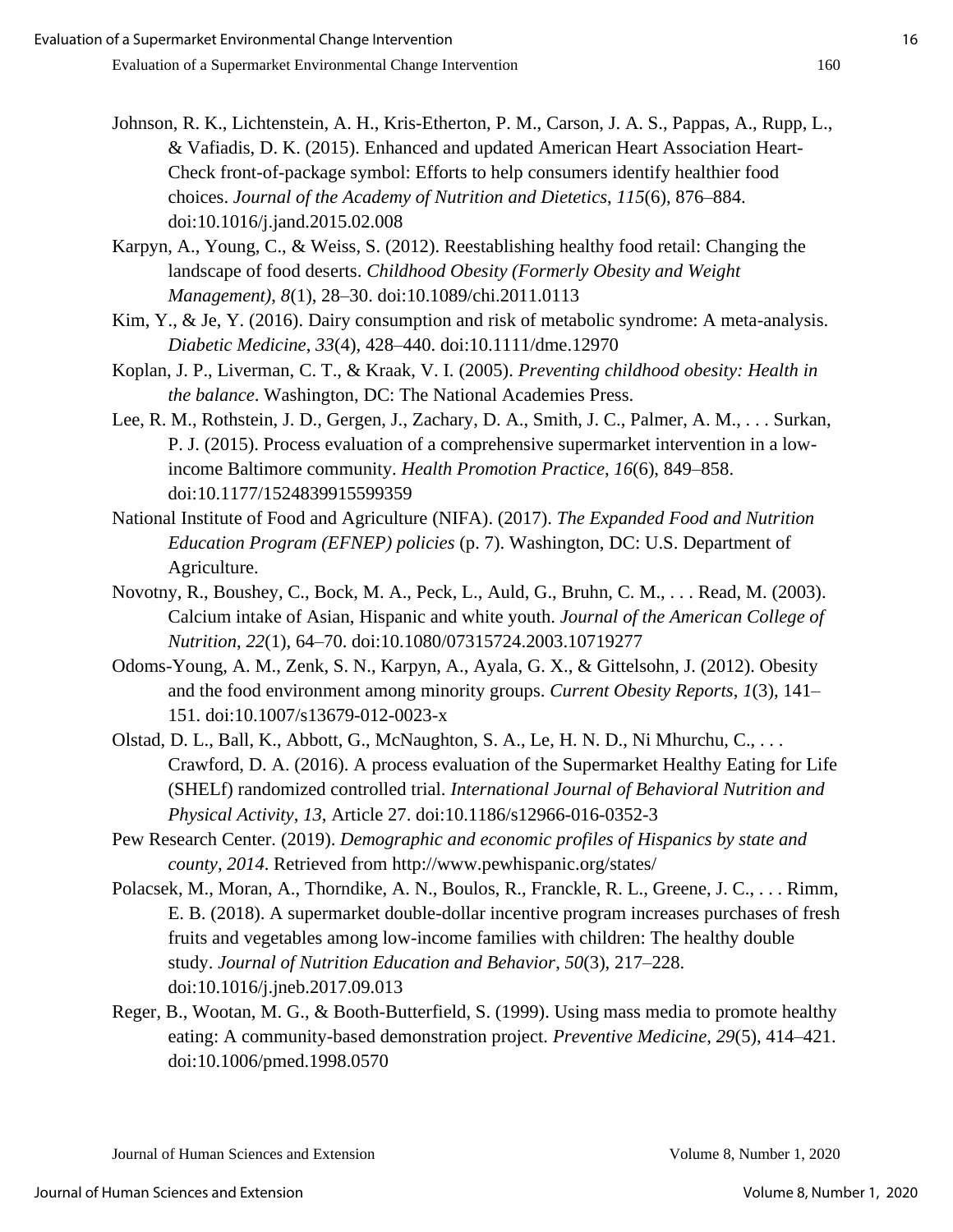- Reger, B., Wootan, M. G., Booth-Butterfield, S., & Smith, H. (1998). 1% or less: A communitybased nutrition campaign. *Public Health Reports*, *113*(5), 410–419. https://www.ncbi.nlm.nih.gov/pmc/articles/PMC1308411/
- Rosecrans, A. M., Gittelsohn, J., Ho, L. S., Harris, S. B., Naqshbandi, M., & Sharma, S. (2008). Process evaluation of a multi-institutional community-based program for diabetes prevention among First Nations. *Health Education Research*, *23*(2), 272–286. doi:10.1093/her/cym031
- Shin, S., Lee, H.-W., Kim, C. E., Lim, J., Lee, J., & Kang, D. (2017). Association between milk consumption and metabolic syndrome among Korean adults: Results from the Health Examinees study. *Nutrients*, *9*(10), 1–12. doi:10.3390/nu9101102
- U.S. Census Bureau. (2018). *Annual estimates of the resident population: April 1, 2010 to July 1, 2017*. Retrieved from

https://factfinder.census.gov/faces/tableservices/jsf/pages/productview.xhtml?src=CF

- U.S. Department of Agriculture Economic Research Service. (2019). *Fluid beverage milk sales quantities by product (Annual)*. Retrieved from https://www.ers.usda.gov/dataproducts/dairy-data/documentation#Loc7
- U.S. Department of Health and Human Services and U.S. Department of Agriculture. (2015). 2015-2020 dietary guidelines for Americans (8<sup>th</sup> ed., p. 144). Retrieved from https://health.gov/dietaryguidelines/2015/guidelines/
- Wechsler, H., & Wernick, S. M. (1992). A social marketing campaign to promote low-fat milk consumption in an inner-city Latino community. *Public Health Reports*, *107*(2), 202– 207. Retrieved from https://www.ncbi.nlm.nih.gov/pmc/articles/PMC1403632/
- Weiss, S., Davis, E., Wojtanowski, A. C., Foster, G. D., Glanz, K., & Karpyn, A. (2015). Consumer taste tests and milk preference in low-income, urban supermarkets. *Public Health Nutrition*, *18*(Suppl 8), 1419–1422. doi:10.1017/S1368980014001980
- Zimmerman, F. J. (2011). Using marketing muscle to sell fat: The rise of obesity in the modern economy. *Annual Review of Public Health*, *32*(1), 285–306. doi:10.1146/annurevpublhealth-090810-182502

*Allison Karpyn* is Senior Associate Director, Center for Research in Education and Social Policy (CRESP) and Assistant Professor, Human Development & Family Sciences at the University of Delaware. At the time of data collection, she was Director of Research and Evaluation, The Food Trust, Philadelphia, PA.

*Barbara Ruhs* is a Retail Health/Nutrition Consultant in Phoenix, AZ. At the time of data collection, she was a Registered Dietitian for Bashas' Family Stores, Phoenix, AZ.

*Ginnie Sawyer-Morris* is a doctoral student in Human Development & Family Sciences at the University of Delaware.